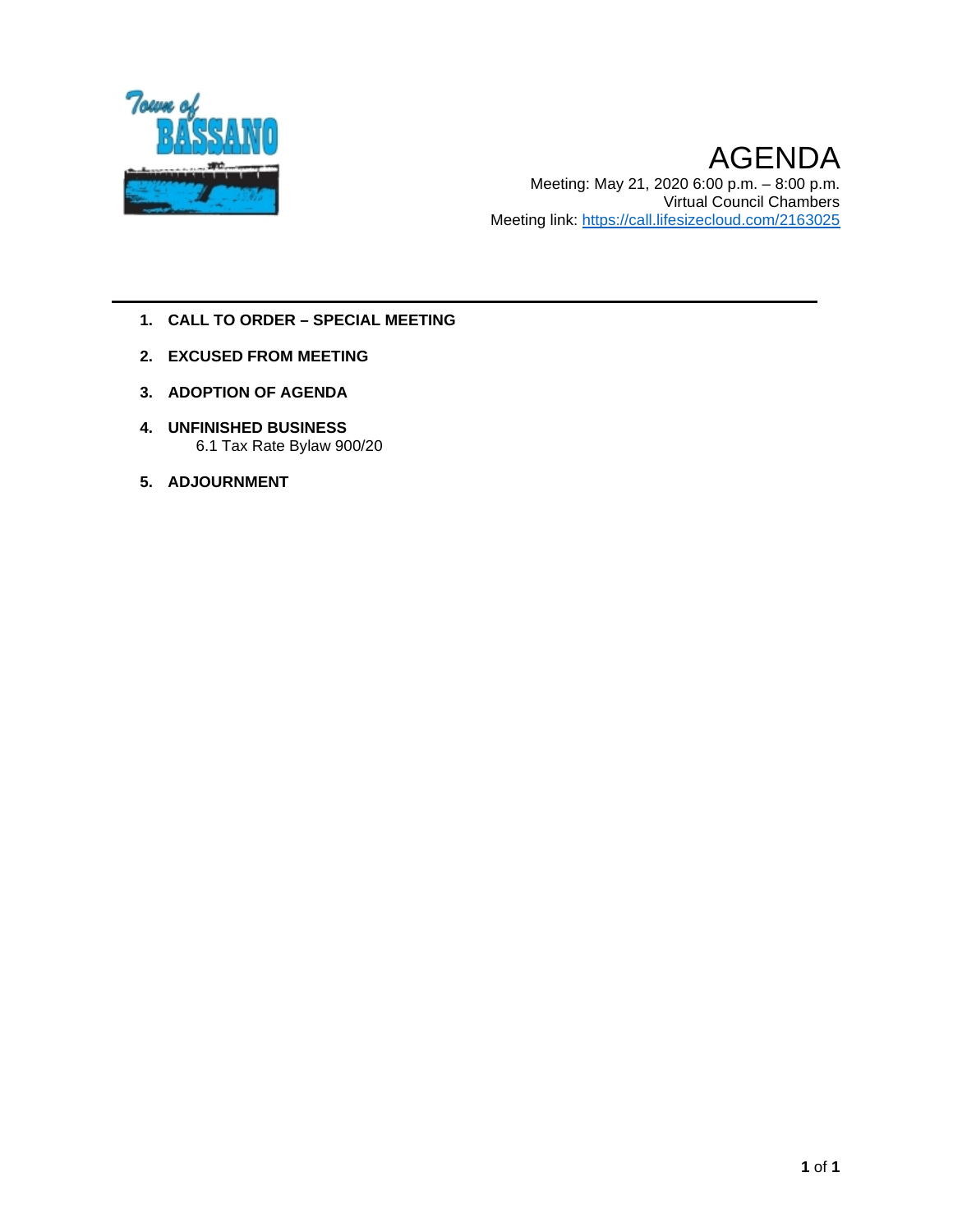

# REQUEST FOR DECISION

Meeting: May 21, 2020 Agenda Item: 6.1

# **Tax Rate Bylaw 900/20**

Tax Rate Bylaw 900/20 was prepared in accordance with the 2020 operating budget. General municipal taxation to be collected for 2020 is \$1,349,752 (no increase from 2019). Of the \$1.349M collected, \$529,363 is collected for future projects as per the capital plan (see attached summary). As discussed at the May 11, 2020 meeting, there is uncertainty regarding the collection of property taxes due to the pandemic. Any variance will impact the capital transfers.

The capital plan allocations were adjusted slightly from last year. The Town's strategic plan and capital budget needs to be re-evaluated due to the pandemic. Grant funding priorities with upper levels of government have shifted and this impacts the projected projects. This review is necessary in the coming months.

### Education Taxes

The Provincial government passed a non-residential education property tax deferral program. To meet program requirements, municipalities must provide a combined municipal and education property tax deferral that is effectively equivalent to a six-month education property tax deferral or defer collection of education property tax for six-months.

Administration recommends a combined municipal and education property tax deferral for non-residential properties equal to a six-month education property tax. This approach can be managed easier, whereas deferring the collection of education property taxes for six-months would require us to prepare and send multiple tax notices throughout the year. The Town's accounting software does not have a module to support this, therefore all notices would have to be done manually.

The Town's tax due date is July 31 annually. The six-month combined deferral aligns with the current deadline. Therefore, no amendments are required.

### **Discussion Required**

Town council may choose to adjust tax penalties for all residential/non-residential property owners in 2020. Municipalities have elected various approaches to support their residents during the pandemic. This may occur now or at the June or July meetings. A copy of the Late Penalty Tax bylaw is attached and may be amended.

Deferral summary:

## **Collection Summary (Tax & Utilities)**

### **Alberta Legislation**

- Bill 14 "Utility Payment Deferral Program Act"
- Introduced May 6<sup>th</sup> 2020
- Residential, farm and small commercial customers can defer bill payments for electricity and natural gas until June  $18<sup>th</sup>$ , 2020 and will then have to pay back after the program ends.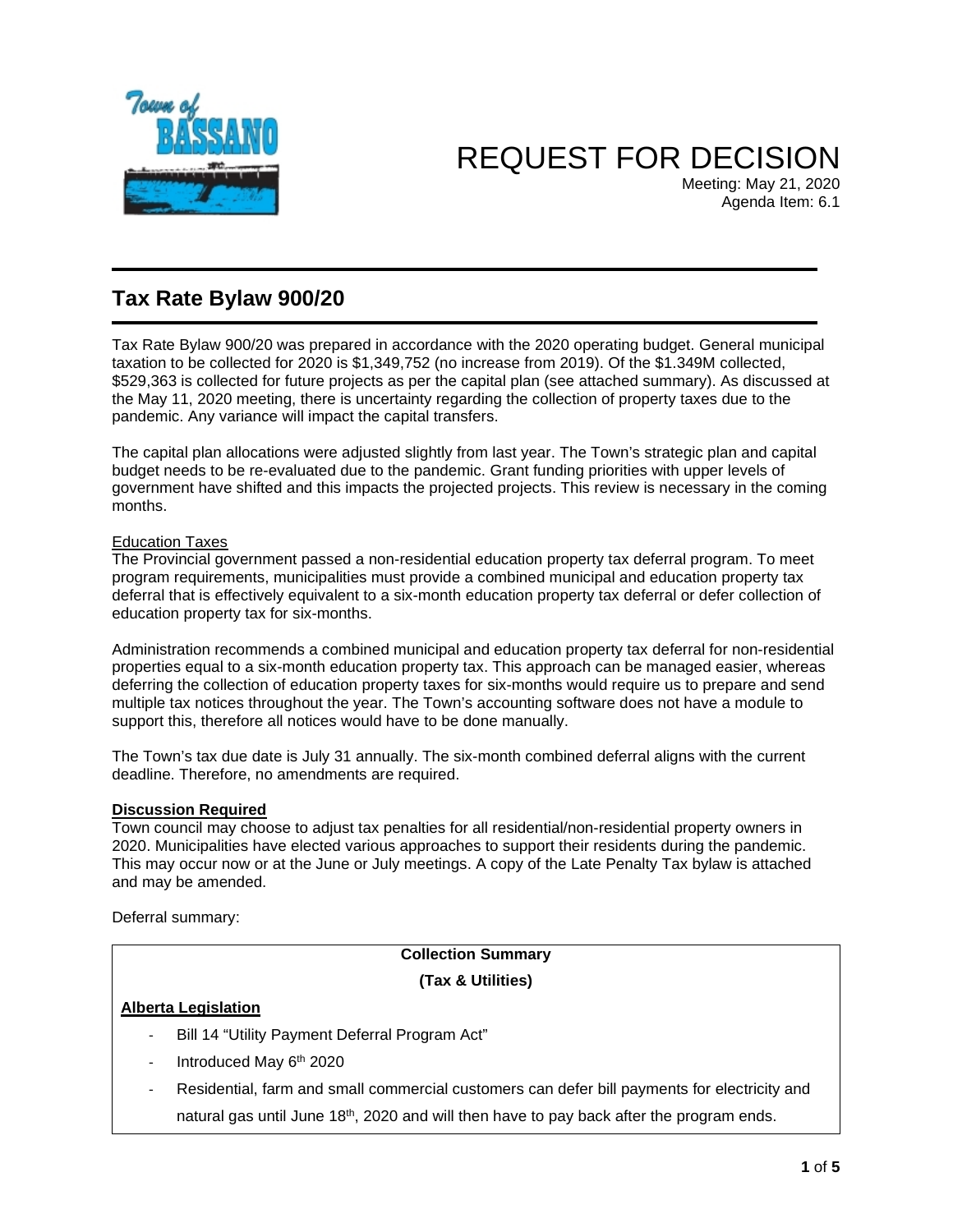- Customers will need to contact their utility provider directly to sign up for deferral programs.
- All providers are affected by the utility deferral program including:
	- o Competitive retailers
	- o Regulated rate option providers for electricity
	- o Default rate providers for natural gas
	- o Rural electrification associations
	- o Gas cooperatives
	- o The city of Medicine Hat
- The utility payment deferrals apply to all customers
- Government and the Alberta Utilities Commission will work with utility companies to develop approaches for repayments to help consumers pay back their deferred utilities within a reasonable time period.

### **Eligibility**

- Anyone experiencing financial hardships as a result of the COVID-19 pandemic.
- This bill applies to bills for residential, farm and small commercial:
	- o Electricity consumers, who consumes less than 250,000 kilowatt hours of electricity per year
	- o Natural gas consumers, who consumes less than 2,500 gigajoules per year
- Albertans who are able to pay their utilities are strongly encouraged to do so to allow greater support for those in need.
- Albertans in arrears or behind in payment before the deferral program launched on March 18 are also eligible for deferral.

### **Repayment**

- Repayments required at the end of the deferral period, but you will not be required to pay for the entirety of the deferral on June 18
- Consumers may:
	- o Put down additional payments toward their balance
	- o Pay one month and defer the next during the period between March 18- June 18
	- o Make changes or amendments to a payment schedule including automatic payments

### **Neighboring Communities**

- **County of Newell** 
	- All deferrals and Penalty waves will be revisited by Council before August  $31^{st}$ , Changes expected.

#### Taxes

- 8% discount incentive if paid on regular date,
- first and second penalty dates pushed back (1 month each).
- All discounts and date extensions only available on municipal taxes.

### **Utilities**

- No penalties are currently being applied, will resume on August 1st.
- No finance fees are being charged on accounts receivable
- Nothing is being sent out to collections for the time being.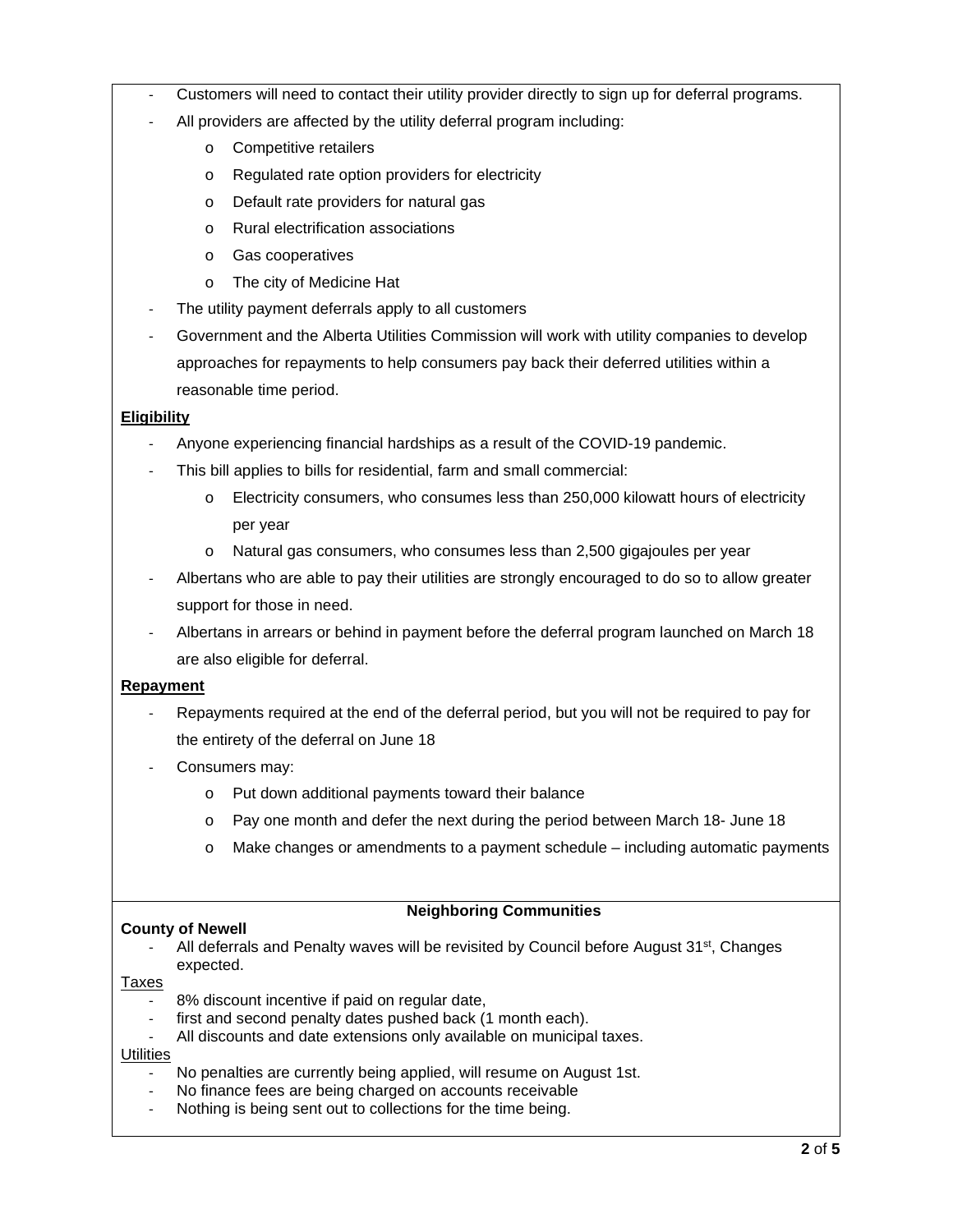#### **Village of Duchess**

There has been minimal use of programs. All dates are subjected to change.

#### Taxes

- October 1st, 2020 penalties will resume on current taxes,
- January 1st, 2021 penalties on the outstanding last owed amount will be due.
- Flex payment plans are available for special circumstances (people close to arears.), they are not available to general public.

#### **Utilities**

- Penalties will be waved until September 31st, 2020.
- October 1st, 2020, penalties will resume as normal and last outstanding amount will be owed.
- No flex plans available for utility payments.

### **Town of Bow Island**

#### Taxes

- Taxes due August 15th, the first penalty of 6% will not be assessed until October 16th.
- The second Penalty of 12% will take effect on all balances owing after December 31st.

#### **Utilities**

- March 1st May 30th no penalty charges.
- June 30th penalties resume on outstanding amounts as normal.
- Flex plans available for special circumstances.

#### **Town of Coaldale**

Extended date available to all but encouraging everyone to use the normal date. Feedback from the community is most will not be using the extended date.

#### Taxes

- Due date extended to September 30th with a 4.5%, normally it is June 30th 9%.
- April-June payment deferred, and extended over the course of the year.
- No flex plans in place.

#### **Utilities**

- March 1st May 31st penalties deferred,
- all outstanding amounts will be due June 30th.
- No flex plans in place.

#### **Town of Bassano**

#### Taxes

- Due date is July 31. An 18% penalty is applied on outstanding current year taxes on August 1.
- An 18% penalty is applied on all arrears as of December 31.

#### **Utilities**

4% penalty was waived indefinitely

#### **Assessment**

The town's assessment changed over the previous year as shown in Table 1.

|--|

|                                | 2018 Assessment | <b>2019 Assessment</b> | Change (%) |
|--------------------------------|-----------------|------------------------|------------|
| Residential                    | 85.849.410      | 87,080,940             | 1.43       |
| Farmland                       | 824.090         | 467.590                | -43.26     |
| Non-Residential                | 25,039,380      | 25,105,960             | .26        |
| Linear                         | 2,655,900       | 2,573,380              | $-3.12$    |
| <b>Machinery and Equipment</b> | 3.961.460       | 2.942.020              | -25.73     |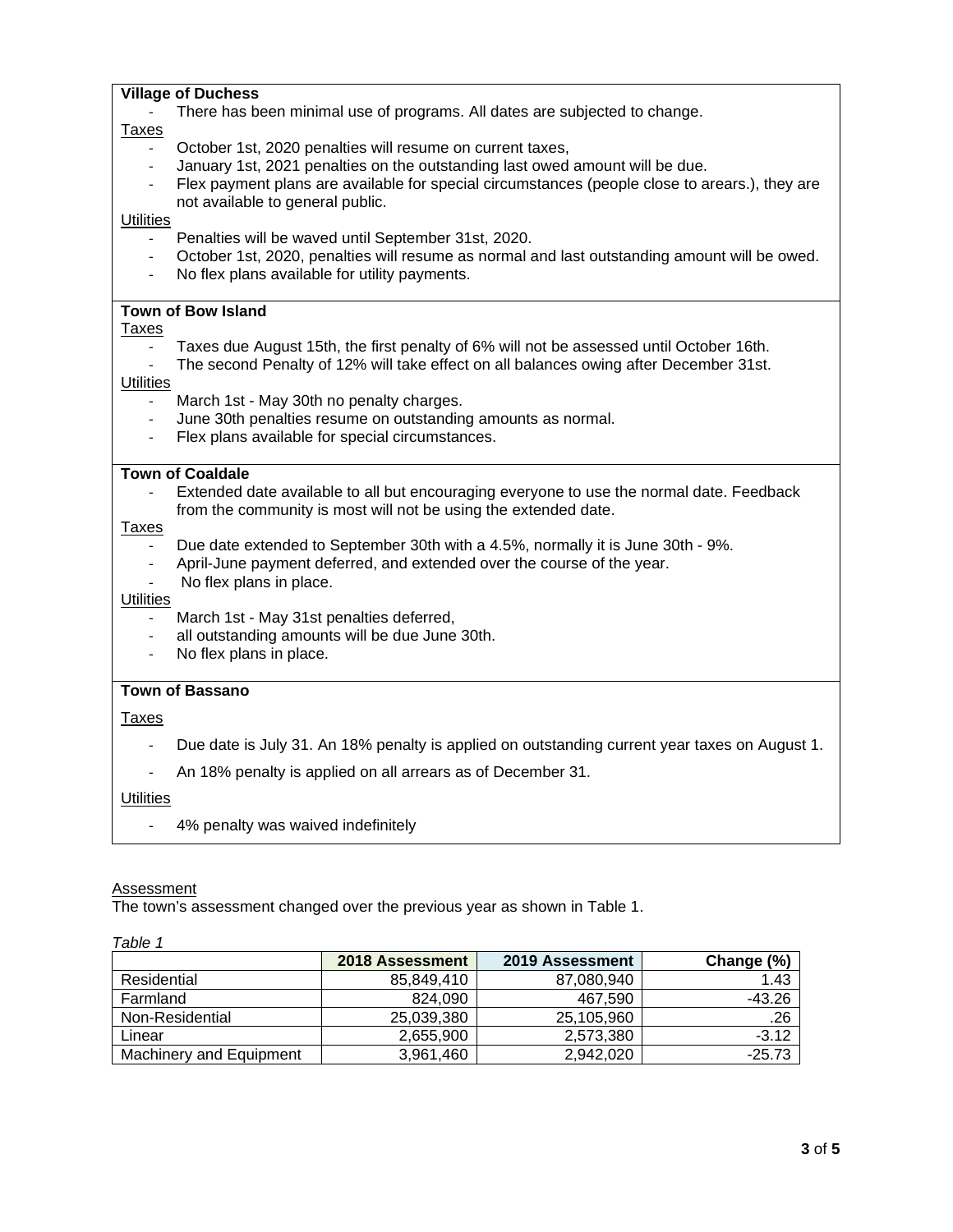#### Mill Rates

Mill rates remain relatively unchanged for 2020 as shown in Table 2.

|                                            | 2019 Approved | 2020 Proposed |
|--------------------------------------------|---------------|---------------|
| Municipal Residential/Farmland             | 10.026444     | 10.021        |
| Municipal Non-Residential                  | 17.357651     | 17.067        |
|                                            |               |               |
| <b>Education ASFF Residential/Farmland</b> | 2.5680        | 2.5411        |
| <b>Education ASFF Non-Residential</b>      | 3.7780        | 3.812         |
|                                            |               |               |
| <b>Education Opted Out Residential</b>     | 2.5680        | 2.5411        |
| <b>Education Opted Out Non-Residential</b> | 3.7780        | 3.812         |
|                                            |               |               |
| Senior Foundation                          | 0.226619      | 0.00875       |
|                                            |               |               |
| Designated Industrial Property (DIP)       | 0.0786        | 0.07600       |

Combined mill rates are shown in Table 3 (does not include DIP).

|--|

|                 | 2019 Approved  | 2020 Proposed |
|-----------------|----------------|---------------|
| Residential     | 12.821063      | 12.57085      |
| Non-Residential | 36227.<br>ົາ 1 | 20.88775      |

#### **Other**

At the May 11, 2020 meeting council discussed elected official honorariums and the potential to donate a portion of their honorariums or reduce compensation. Administration was directed to add this to the agenda for further discussion. Council may make a motion regarding this process this evening or defer it to a later date.

#### **OPTIONS:**

 $\Box$  #1 – That council give all readings to Tax Rate Bylaw 900/20 as presented. That council amends the Penalty on Late Payment of Taxes bylaw.

 $\boxtimes$  #2 – That council give all readings to Tax Rate Bylaw 900/20 as presented. That council defers discussion regarding the Penalty on Late Payment of Taxes bylaw to the June 2020 meeting.

 $\Box$  #3 – That council give all readings to Tax Rate Bylaw 900/20 as presented and takes no action regarding an amendments to the Penalty on Late Payment of Taxes bylaw.

#### **PROPOSED RESOLUTION:**

- 1. That council gives first reading to Tax Rate Bylaw 900/20.
- 2. That council gives second reading to Tax Rate Bylaw 900/20.
- 3. That council has third reading of Tax Rate Bylaw 900/20.
- 4. That council gives third and final reading to Tax Rate Bylaw 900/20.
- 5. That council defers the Penalty on Late Payment of Taxes bylaw to the June 8, 2020 regular meeting.

#### **Attachments:**

- 1. Tax Rate Bylaw 900/20
- 2. 2020 2021 Operating Budget Summary
- 3. 2020 Operating Budget
- 4. 2019-2027 Capital Budget Summary
- 5. Penalty on Late Payment of Taxes Bylaw 863/16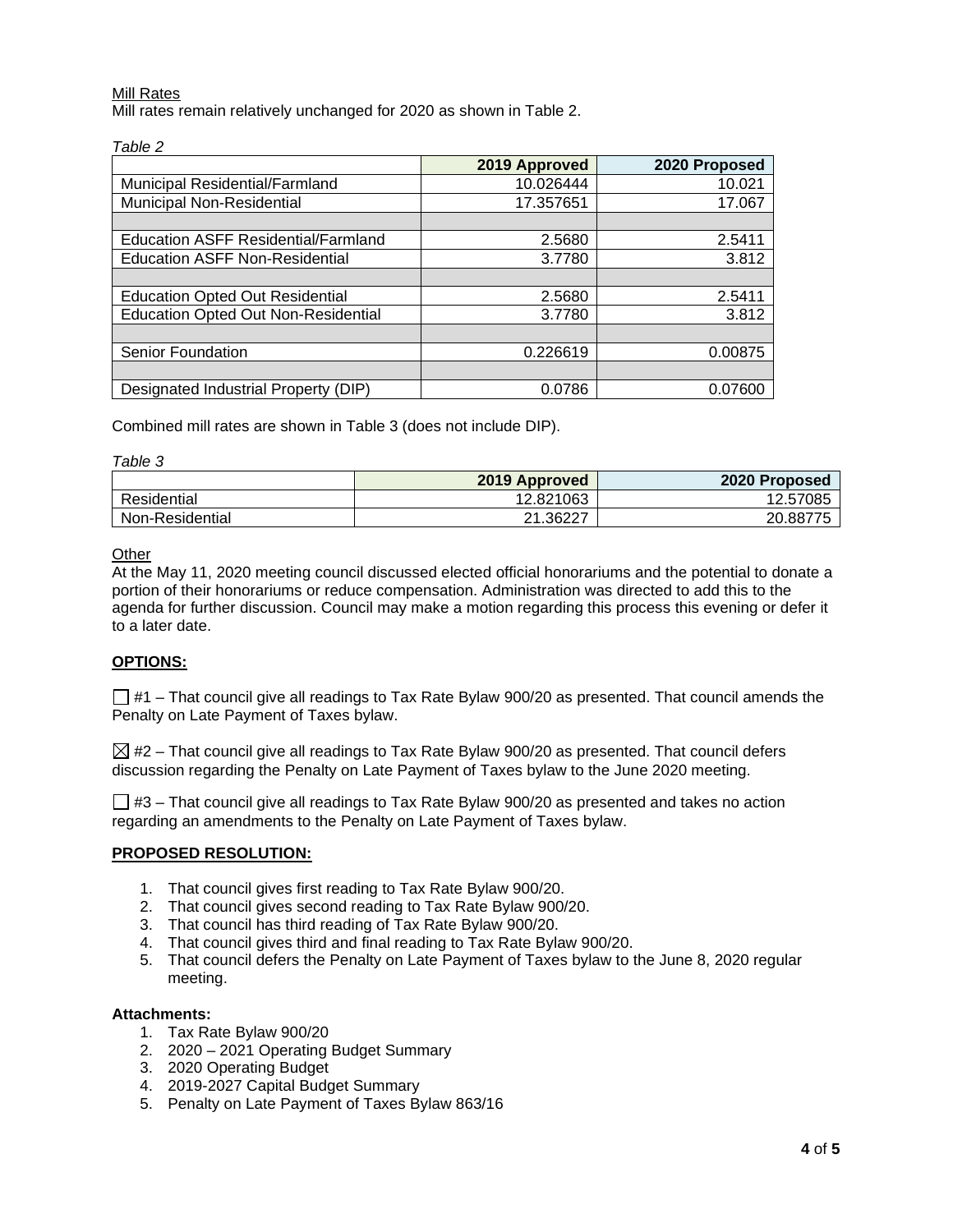**Prepared by:** Amanda Davis, CAO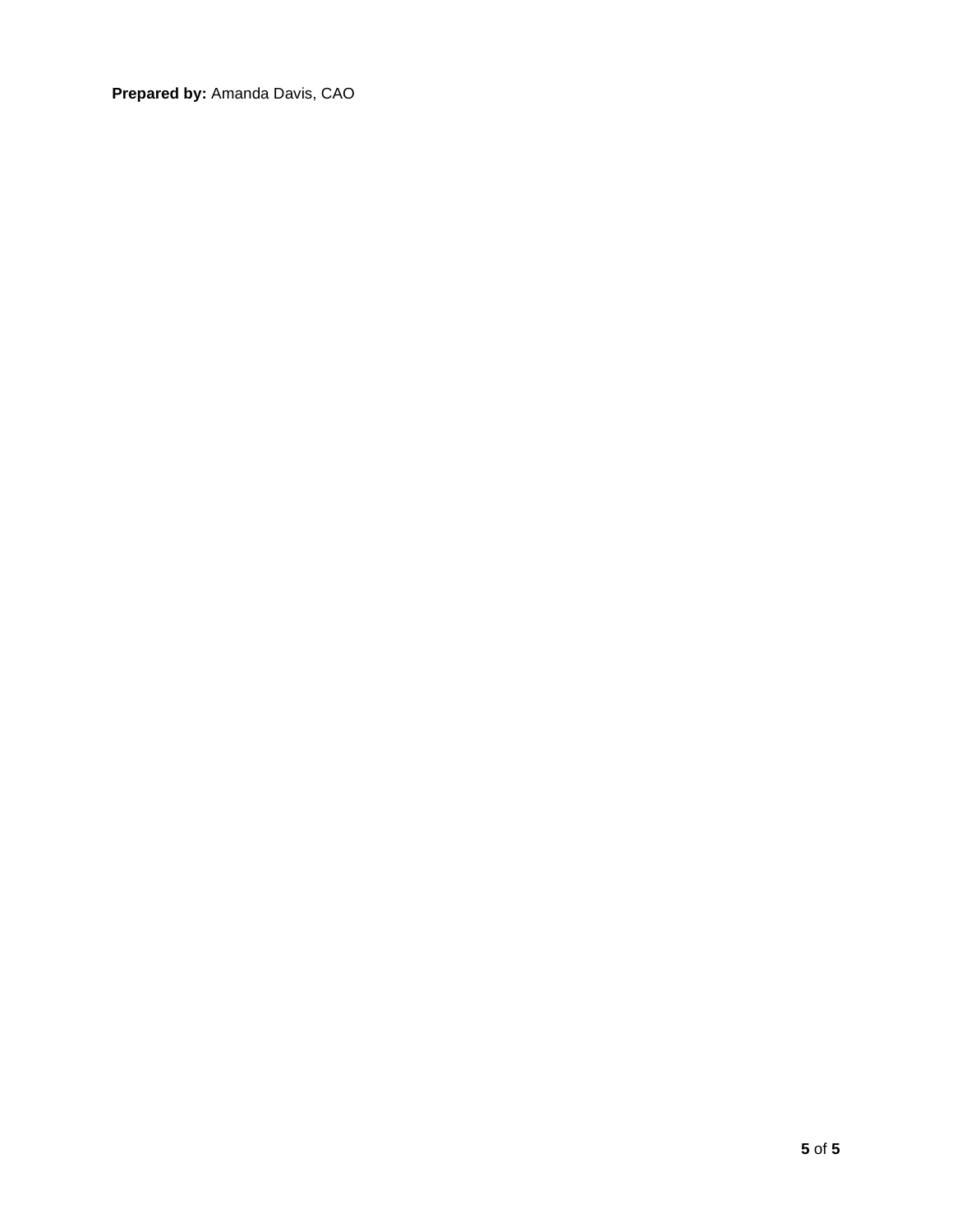



Bylaw Number: **900/20** Bylaw Name: **Tax Rate Bylaw**

### **ABYLAWTOAUTHORIZETHERATESOFTAXATIONTOBELEVIEDAGAINSTASSESSABLEPROPERTY WITHINTHE TOWNOFBASSANOFORTHE2020TAXATIONYEAR.**

**WHEREAS,** TheTownof Bassano hasprepared and adopted detailedestimates of municipalrevenue, expenses and expenditures asrequired, at the council meeting held May 21, 2020; and

**WHEREAS,** the estimated municipal revenues from all sources other than property taxation total \$2,139,875; and

**WHEREAS,**the estimated expenses(excluding non-cashitems)setout in the annual budget for 2020 total \$2,960,264; and

**WHEREAS,** the estimated amount required to repay principal debt to be raised by general municipal taxation is \$104,517 and

**WHEREAS,** the estimated amount required for future financial plans to be raised by general municipal taxation is \$529,363; and

**WHEREAS,** the total amount to be raised by general municipal taxation is \$1,349,752; and

**WHEREAS,** the requisitions are:

| Alberta School Foundation Fund (ASFF) |              |
|---------------------------------------|--------------|
| Residential/Farmland                  | \$209,706.67 |

Non-Residential \$105,440.13

|  | <b>Opted Out School Boards</b> |  |
|--|--------------------------------|--|

| Residential/Farmland<br>Non-Residential | \$12,764.67<br>\$68.19 |
|-----------------------------------------|------------------------|
| <b>Total School Requisitions</b>        | \$327,979.67           |
| Seniors Foundation                      | \$10,082.00            |
| Designated Industrial Property          | \$197.31               |

**WHEREAS,** the Council of the Town of Bassano authorized to classify assessed property, and to establish different rates of taxation in respect to each class of property, subject to the *Municipal Government Act,*  Chapter M-26, R.S.A. 2000; and

**WHEREAS**, the assessed value of all property in the Town of Bassano as shown on the assessment is: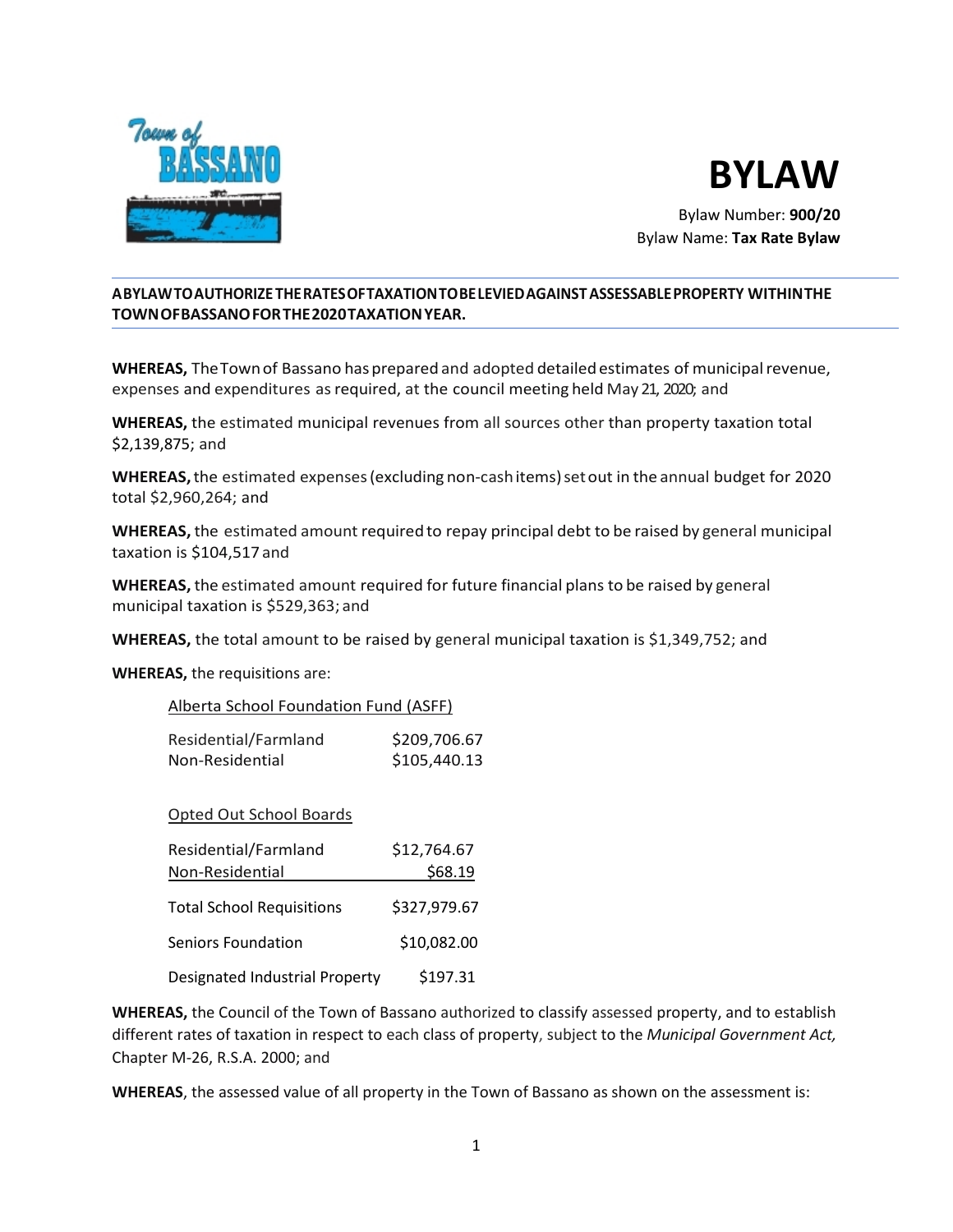| Residential                     | 87,080,940  |
|---------------------------------|-------------|
| Farmland                        | 467,590     |
| Non-Residential                 | 25,105,960  |
| Linear                          | 2,573,380   |
| Machinery & Equipment 2,942,020 |             |
| <b>Total Assessment</b>         | 118,169,890 |

NOW THEREFORE under the authority of the Municipal Government Act, the Council of the Town of Bassano in the Province of Alberta enacts as follows:

#### **1. Enactment**

That the Chief Administrative Officer is hereby authorized to levy the following rates of taxation onthe assessedvalue of allproperty asshownonthe assessmentrolloftheTownof Bassano excepting for machinery & equipment which has been exempted from taxation by Bylaw 764/99:

| <b>General Municipal</b>                     | <b>Tax Levy</b> | <b>Assessment</b> | <b>Tax Rate</b> |
|----------------------------------------------|-----------------|-------------------|-----------------|
| Residential/Farmland                         | 877,338         | 87,548,530        | 0.010021        |
| Non-residential/Linear                       | 472,413         | 27,679,340        | 0.017067        |
| Machine & Equipment                          |                 | 2,942,020         | 0               |
| <b>Total:</b>                                | 1,349,751       | 118,169,890       |                 |
| <b>Senior Foundation</b>                     | <b>Tax Levy</b> | <b>Assessment</b> | <b>Tax Rate</b> |
| Combined assessment                          | 10.082          | 115,227,870       | 0.00008750      |
| <b>Total:</b>                                | 10,082          | 115,227,870       |                 |
| *ASFF                                        | <b>Tax Levy</b> | <b>Assessment</b> | <b>Tax Rate</b> |
| Residential/Farmland                         | 209,699.82      | 82,523,244        | 0.0025411       |
| Non-residential/Linear                       | 105.439.50      | 27,661,340        | 0.003812        |
| <b>Total:</b>                                | 315,139.31      | 110.184.584       |                 |
| *Opted-out School Boards                     | <b>Tax Levy</b> | <b>Assessment</b> | <b>Tax Rate</b> |
| Residential/Farmland                         | 12.769.75       | 5,025,286         | 0.0025411       |
| Non-residential/Linear                       | 68.62           | 18,000            | 0.003812        |
| <b>Total:</b>                                | 12,838.37       | 5,043,286         |                 |
| *Combined Education                          |                 |                   |                 |
|                                              |                 |                   |                 |
| *Designated Industrial Property              | <b>Tax Levy</b> | <b>Assessment</b> | <b>Tax Rate</b> |
| Linear/DIP                                   | 197.31          | 2,596,120         | 0.07600         |
| Machine & Equipment                          | 0.64            | 8,420             | 0.07600         |
|                                              | 197.95          | 2,604,540         |                 |
| *Requisition variance is caused by rounding. |                 |                   |                 |

### **2. REPEAL**

2.1 Bylaw 888/19 is hereby repealed.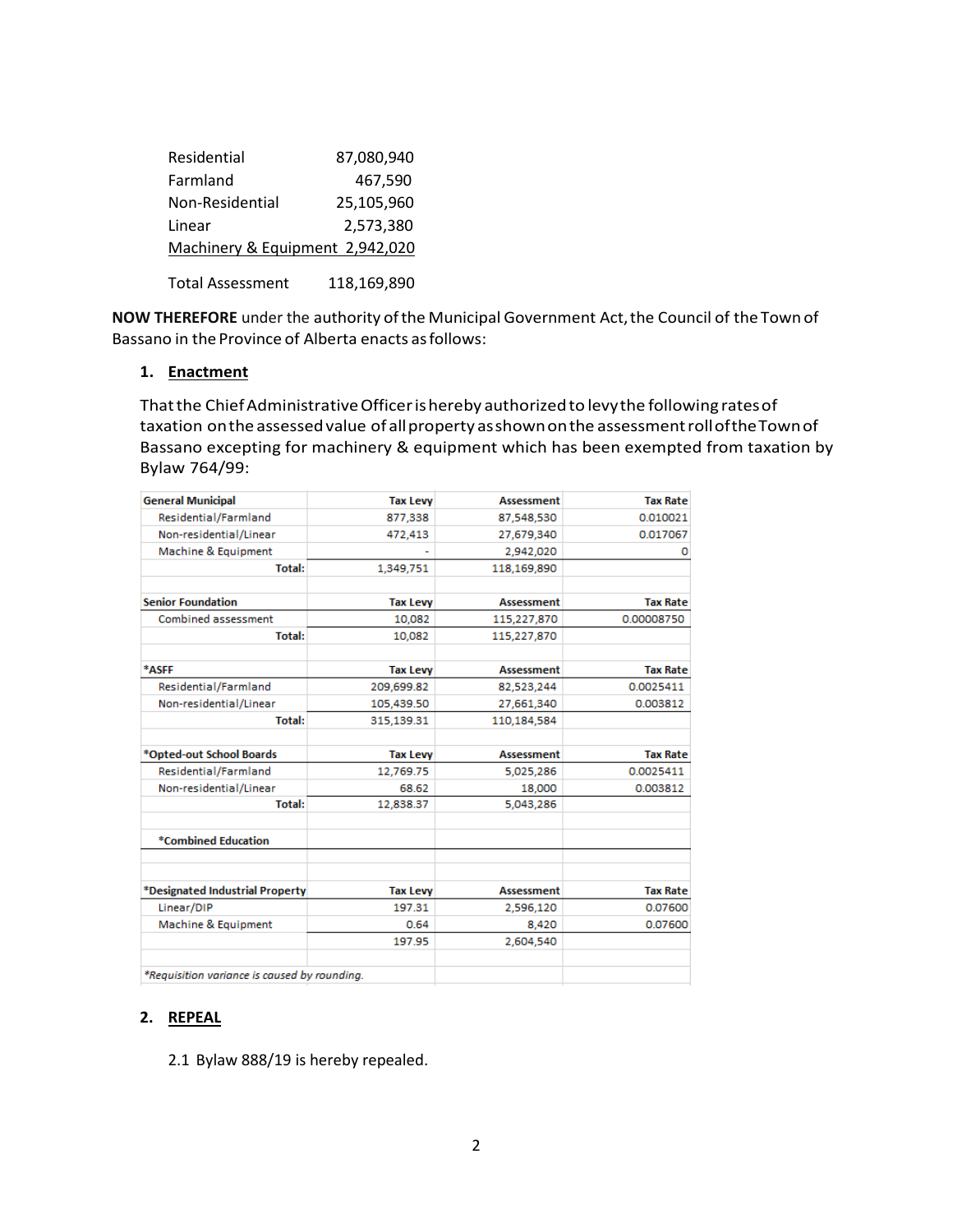## **3. Effective Date & Readings**

- 3.1 This Bylaw shall take effect on the date of  $3^{rd}$  and final reading
- 3.2 Read a First time this  $21^{st}$  day of May 2020.
- 3.3 Read a second time this  $21^{st}$  day of May 2020.
- 3.4 Read a third and final time this  $21<sup>st</sup>$  day of May 2020.

**TOWN OF BASSANO**

 **MAYOR**

 **CHIEF ADMINISTRATIVE OFFICER**

 **\_\_\_\_\_\_\_\_\_\_\_\_\_\_\_\_\_\_\_\_\_\_\_\_\_\_\_\_\_\_\_\_\_\_\_\_**

 **\_\_\_\_\_\_\_\_\_\_\_\_\_\_\_\_\_\_\_\_\_\_\_\_\_\_\_\_\_\_\_\_\_\_\_\_**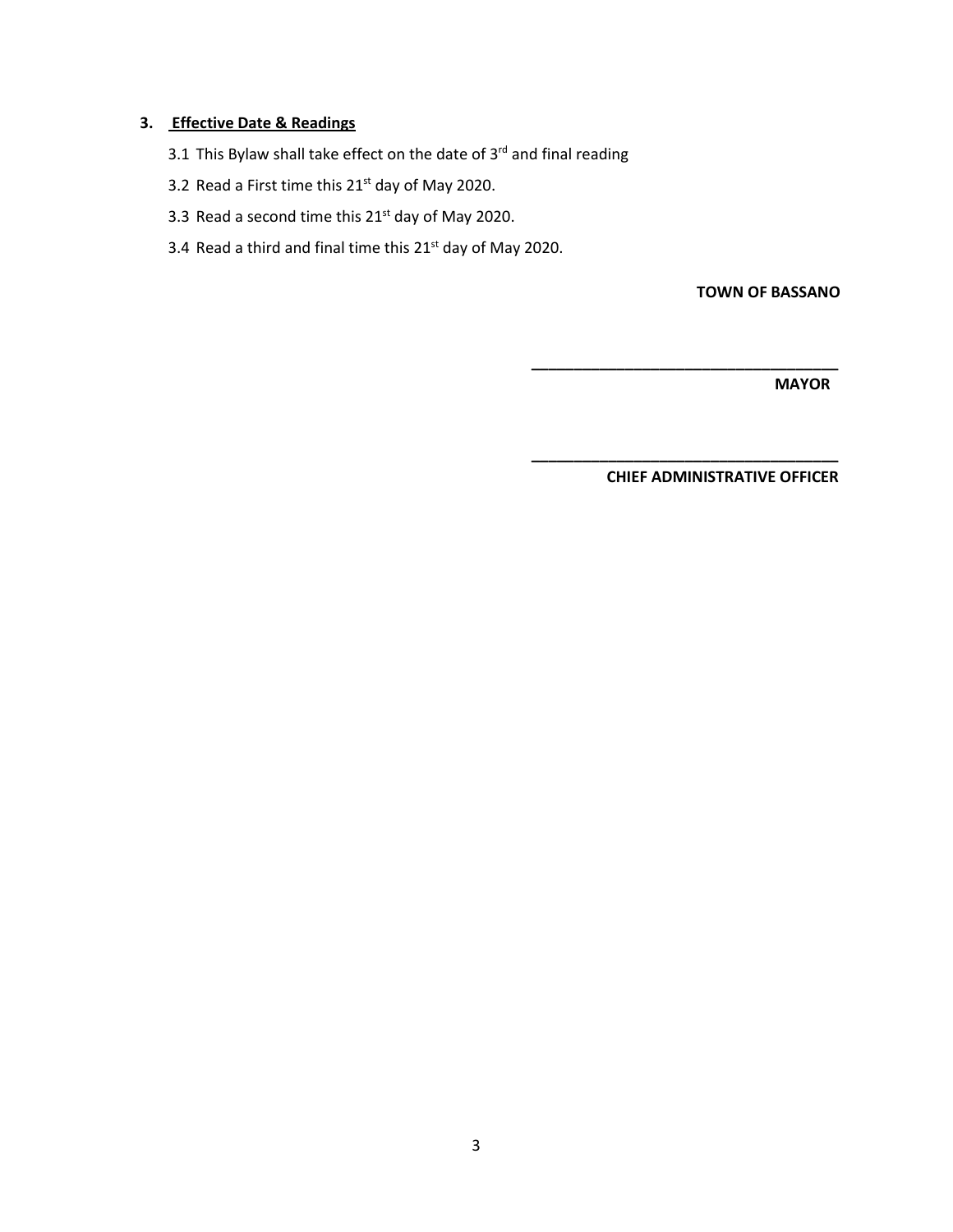# **Town of Bassano 2020- 2022 Proposed Budget and Projections**

### **Municipal Summary**

| iviuiiiuipui Juliiiiiui 1                   |                  |                               |     |                                  |                    |                     |                                                                  |    |                                                  |                              |  |
|---------------------------------------------|------------------|-------------------------------|-----|----------------------------------|--------------------|---------------------|------------------------------------------------------------------|----|--------------------------------------------------|------------------------------|--|
| Revenue                                     |                  | 2020 Budget                   |     | 2021 Projected                   |                    | 2022 Projected      | Tax Rate Bylaw 900/20: amount raised by general taxation in 2020 |    |                                                  |                              |  |
| <b>Taxes - Municipal Operations</b>         |                  | 1,349,752                     |     | 1,349,752                        | \$                 | 1,349,752           |                                                                  |    |                                                  |                              |  |
| Taxes - Penalites and Costs                 |                  | 5,000                         | \$. | $50,000$   \$                    |                    | 50,000              |                                                                  |    |                                                  |                              |  |
| Franchise Fee (Fortis)                      | \$               | $166,555$ \$                  |     | 166,555                          | $\ddot{\varsigma}$ | 166,555             |                                                                  |    |                                                  |                              |  |
| Franchise Fee (ATCO)                        | \$               | 100,000                       | \$  | 100,000                          | \$                 | 100,000             |                                                                  |    |                                                  |                              |  |
| Interest on Investments                     |                  | $5,000$ \$                    |     | $27,000$ \$                      |                    | 27,000              |                                                                  |    |                                                  |                              |  |
| Interest on General Account                 |                  | $14,000$ \$                   |     | $15,000$   \$                    |                    | 15,000              |                                                                  |    |                                                  |                              |  |
| <b>Revenue from Other Sources</b>           | Ś                | 1,000                         | \$  | 1,000                            | $\ddot{\varsigma}$ | 1,000               |                                                                  |    |                                                  |                              |  |
| $(11)$ Council                              |                  |                               |     |                                  |                    |                     |                                                                  |    |                                                  |                              |  |
| (12) Administration                         | \$               | 57,850                        |     | 21,100                           | $\ddot{\varsigma}$ | 111,100             |                                                                  |    |                                                  |                              |  |
| $(23)$ Fire                                 | \$               | 121,350                       | S   | 124,200                          | \$                 | 136,750             |                                                                  |    |                                                  |                              |  |
| (24) Disaster                               | \$               |                               | \$  |                                  | \$                 |                     |                                                                  |    |                                                  |                              |  |
| (26) Bylaw Enforcement                      | \$               | 13,750                        | Ŝ   | 17,050                           | \$                 | 17,050              |                                                                  |    |                                                  |                              |  |
| (32) Public Works                           | \$               | 3,500                         | S   | 3,500                            | -\$                | 3,500               |                                                                  |    |                                                  |                              |  |
| (33) Airport                                | $\zeta$          | $7,750$ \$                    |     | $7,800$   \$                     |                    | 14,100              |                                                                  |    |                                                  |                              |  |
| $(41)$ Water                                |                  | 491,220                       | \$  | 546,500                          | $\ddot{\phi}$      | 561,700             |                                                                  |    |                                                  |                              |  |
| (42) Wastewater                             | \$               | $420,000$ \$                  |     | $120,000$ \$                     |                    | 120,000             |                                                                  |    |                                                  |                              |  |
| (43) Solid Waste                            | \$               | $128,000$ \$                  |     | $130,850$   \$                   |                    | 133,150             |                                                                  |    |                                                  |                              |  |
| $(51)$ FCSS                                 |                  | 98,980                        | \$  | 75,305                           | \$                 | 75,305              |                                                                  |    |                                                  |                              |  |
| (56) Cemetery                               |                  | 6,000                         | S   | $6,000$ \$                       |                    | 6,000               |                                                                  |    |                                                  |                              |  |
| (62) Community Worker                       | Ś                | $8,357$ \$                    |     | 35,000                           | -\$                | 35,000              |                                                                  |    |                                                  |                              |  |
|                                             |                  |                               |     |                                  |                    |                     |                                                                  |    |                                                  |                              |  |
| (64/66) Planning and Development            | \$               | 189,000                       | \$. | 35,000                           | $\ddot{\varsigma}$ | 39,986              |                                                                  |    |                                                  |                              |  |
| (72a) Pool                                  |                  | 98,358                        | \$. | $185,320$   \$                   |                    | 190,208             |                                                                  |    |                                                  |                              |  |
| (72b) Parks & Rec                           | Ś                | 152,192                       | \$  | 181,546                          | \$                 | 149,076             |                                                                  |    |                                                  |                              |  |
| (74) Culture                                |                  | 52,656                        | S   | 124,690                          | -\$                | 55,925              |                                                                  |    |                                                  |                              |  |
| <b>Revenue Subtotal</b>                     | S.               | $3,490,270$ \$                |     | 3,323,168                        | \$                 | 3,358,157           |                                                                  |    |                                                  |                              |  |
|                                             |                  |                               |     |                                  |                    |                     |                                                                  |    |                                                  |                              |  |
|                                             |                  |                               |     |                                  |                    |                     |                                                                  |    |                                                  |                              |  |
| <b>Expenditure</b>                          |                  | 2020 Budget 2021 Projected    |     |                                  |                    | 2022 Projected      |                                                                  |    | <i><b>*Transfer to Reserves/Capital Plan</b></i> |                              |  |
| (11) Council                                |                  | $50,300$ -\$                  |     | $64,600$ -\$                     |                    | 53,200              |                                                                  |    |                                                  | 2020 Budget   2021 Projected |  |
| (12) Administration                         | ی۔               | $610,340$ -\$                 |     | $679,295$ -\$                    |                    | 782,016             | Capital Plan Reserve                                             | \$ | 322,943                                          | $334,353$ \$<br>-S           |  |
| $(23)$ Fire                                 |                  | $121,350$ -\$                 |     | $124,200$ -\$                    |                    | 136,750             | <b>Recreation &amp; Culture Reserve</b>                          |    | $64,063$ \$                                      | 63,063                       |  |
| (24) Disaster                               | -\$              | $10,000$ -\$                  |     | $15,000$ -\$                     |                    | 15,000              | <b>Municipal Service Reserve</b>                                 | \$ | $50,000$   \$                                    | $40,000$   \$                |  |
| (26) Bylaw Enforcement                      | $\epsilon$<br>-> | $12,130$ -\$                  |     | $12,075$ -\$                     |                    | 12,075              | Sewage Treatment Upgrade Reserve   \$                            |    | $84,000$ \$                                      | $84,000$ \$                  |  |
| (32) Public Works                           | -\$              | $423,074$ -\$                 |     | $403,026$ -\$                    |                    | 418,936             | <b>ToR/CP Subtotal</b>                                           |    | 521,006 \$                                       | $521,416$ \$                 |  |
|                                             | -\$              | $7,750 - 5$                   |     | $7,800$ -\$                      |                    | 14,100              | <b>Combined Total OP/ToR/CP</b>                                  |    | 50                                               | \$0                          |  |
| (33) Airport                                |                  |                               |     |                                  |                    | 561,535             |                                                                  |    |                                                  |                              |  |
| $(41)$ Water                                | -\$              | $528,635$ -\$                 |     | $547,434$ -\$                    |                    |                     |                                                                  |    |                                                  |                              |  |
| (42) Wastewater                             | -\$              | $334,000$ -\$                 |     | $36,000$ -\$                     |                    | 36,000              |                                                                  |    |                                                  |                              |  |
| (43) Solid Waste                            | -\$              | $128,000$ -\$                 |     | $130,850$ -\$                    |                    | 133,150             | <b>Requisitions</b>                                              |    |                                                  |                              |  |
| $(51)$ FCSS                                 | ٠\$              | $98,980$ -\$                  |     | 75,305 -\$                       |                    | 75,305              |                                                                  |    | 2020 Req.                                        |                              |  |
| (56) Cemetery                               | ٠\$              | $6,000$ -\$                   |     | $4,000$ -\$                      |                    | 4,000               | <b>Newell Foundation</b>                                         | Ş  | 10,082                                           |                              |  |
| (62) Community Worker                       | -\$              |                               |     |                                  |                    |                     | Alberta Education (ASFF)                                         | \$ |                                                  |                              |  |
|                                             |                  | $8,357$ -\$                   |     | $35,000$ -\$                     |                    | 35,000              |                                                                  |    | 315,139                                          |                              |  |
| (64/66) Planning and Development            | -\$              | $224,080$ -\$                 |     | 73,820 -\$                       |                    | 78,986              | Alberta Education (Opted Out)                                    |    | 12,838                                           |                              |  |
| (72a) Pool<br>(72b) Parks & Rec             | ٠\$              | $98,358$ -\$                  |     | $185,320$ -\$                    |                    | 190,208             | <b>DIP</b>                                                       |    | 197                                              |                              |  |
|                                             |                  | $233,320$ -\$                 |     | $261,282$ -\$                    |                    | 231,292             | <b>Total Requisitions</b>                                        |    | 388,257                                          |                              |  |
| (74) Culture<br><b>Expenditure Subtotal</b> | -\$              | 74,590 -\$<br>$2,969,264 - $$ |     | $146,745$ -\$<br>$2,801,752$ -\$ |                    | 78,085<br>2,855,638 |                                                                  |    |                                                  |                              |  |

|                                         |                  | *Transfer to Reserves/Capital Plan |                          |                |                  |               |
|-----------------------------------------|------------------|------------------------------------|--------------------------|----------------|------------------|---------------|
|                                         |                  | 2020 Budget                        |                          | 2021 Projected |                  | 2022 Projecte |
| Capital Plan Reserve                    | \$               | 322,943                            | $\overline{\mathcal{S}}$ | 334,353        | \$               | 326,51        |
| <b>Recreation &amp; Culture Reserve</b> | \$               | 64,063                             | $\boldsymbol{\zeta}$     | 63,063         | \$               | 62,00         |
| <b>Municipal Service Reserve</b>        | $\overline{\xi}$ | 50,000                             | \$                       | 40,000         | $\overline{\xi}$ | 30,00         |
| Sewage Treatment Upgrade Reserve        | \$               | 84,000                             | $\overline{\xi}$         | 84,000         | \$               | 84,00         |
| <b>ToR/CP Subtotal</b>                  | \$               | 521,006                            | \$                       | 521,416        | \$               | 502,51        |
| <b>Combined Total OP/ToR/CP</b>         |                  | \$0                                |                          | \$0            |                  |               |

| <b>Requisitions</b>             |           |
|---------------------------------|-----------|
|                                 | 2020 Req. |
| <b>Newell Foundation</b>        | 10,082    |
| <b>Alberta Education (ASFF)</b> | 315,139   |
| Alberta Education (Opted Out)   | 12,838    |
| DIP                             | 197       |
| <b>Total Requisitions</b>       | 388,257   |

| $\mathsf{d}$             |
|--------------------------|
| )                        |
| )                        |
| $\overline{\phantom{a}}$ |
| $\mathbf{I}$             |
| )                        |
| $\frac{1}{0}$            |
|                          |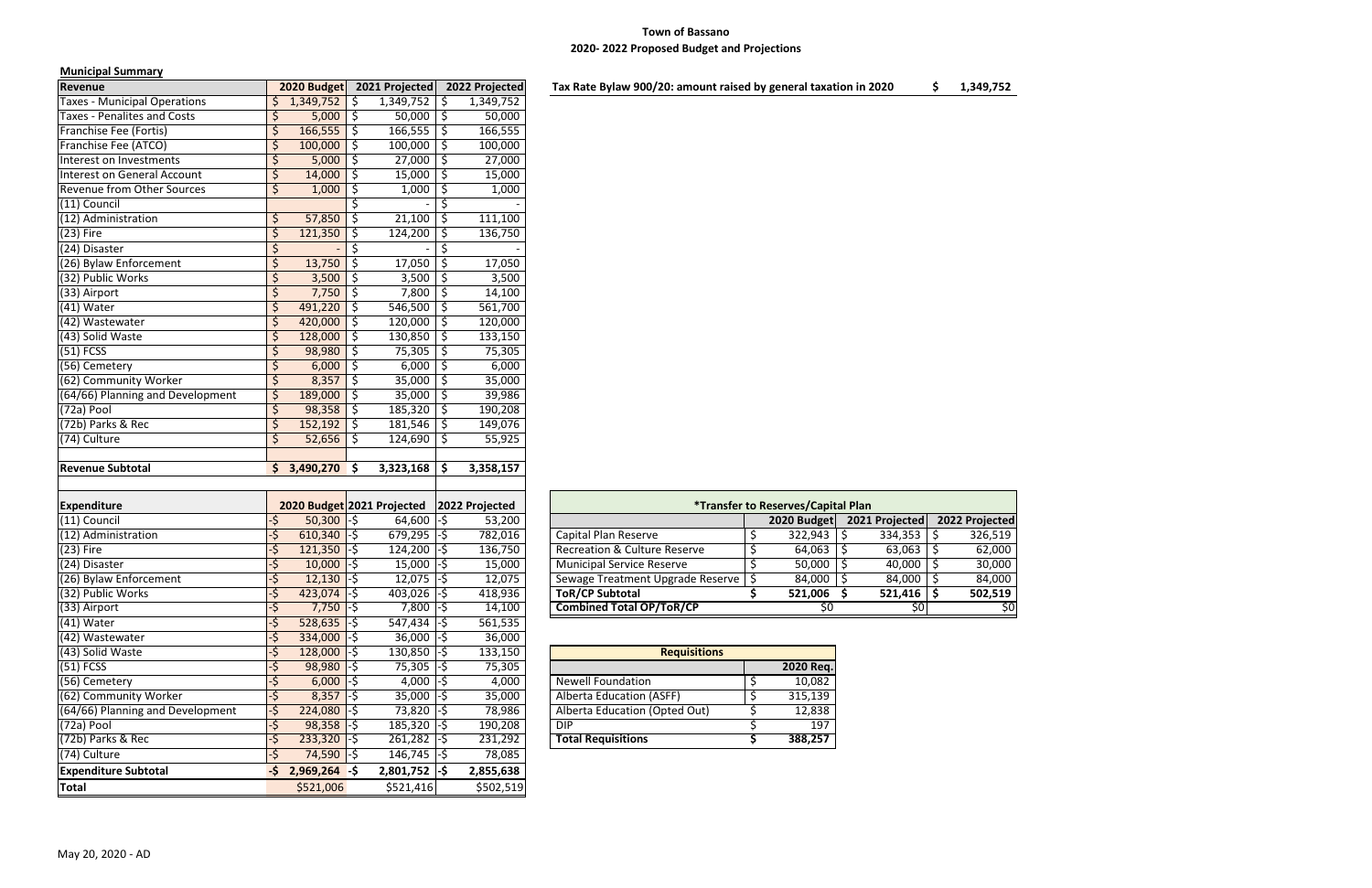

# **TOWN OF BASSANO** Page 1 of 9

Town of Bassano Budget 2020

| General | <b>Description</b> |
|---------|--------------------|
| Ledger  |                    |

**Description 2020 Budget**

#### **Tax & Requisitions - Revenue**

| 1-00-00-110-00                   | TAXES - MUNICIPAL OPERATIONS                         | (1,349,752.00) |
|----------------------------------|------------------------------------------------------|----------------|
| 1-00-00-110-01                   | <b>TAXES - NEWELL FOUNDATION</b>                     | (10,082.00)    |
| 1-00-00-111-00                   | TAXES - ASFF RESIDENTIAL/FARM                        | (209,700.00)   |
| 1-00-00-112-00                   | <b>TAXES - ASFF NON-RESIDENTIAL</b>                  | (105, 440.00)  |
| 1-00-00-114-00                   | CHRIST REDEEMER- RESIDENTIAL/FARM                    | (12,770.00)    |
| 1-00-00-115-00                   | CHRIST REDEEMER - NON-RESIDENTIAL                    | (69.00)        |
| 1-00-00-116-00                   | TAXES - DESIGNATED IND REQUISITION                   | (197.00)       |
| 1-00-00-300-00                   | <b>ADMIN - SPECIAL EVENTS</b>                        | 0.00           |
| 1-00-00-510-00                   | <b>TAXES - PENALTIES &amp; COSTS</b>                 | (5,000.00)     |
| 1-00-00-540-00                   | <b>FRANCHISE FEES - FORTIS</b>                       | (166, 555.00)  |
| 1-00-00-541-00                   | <b>FRANCHISE FEES - ATCO</b>                         | (100,000.00)   |
| 1-00-00-550-00                   | <b>INTEREST - ON INVESTMENTS</b>                     | (5,000.00)     |
| 1-00-00-551-00                   | <b>INTEREST - FCSS RESERVE</b>                       | 0.00           |
| 1-00-00-552-00                   | INTEREST - ON CURRENT ACCOUNT                        | (14,000.00)    |
| 1-00-00-553-00                   | <b>INTEREST - ON ACCOUNTS RECEIVABLE</b>             | 0.00           |
| 1-00-00-554-00                   | <b>INTEREST - ON ECD GRANT</b>                       | 0.00           |
| 1-00-00-554-01                   | INTEREST - ON CAPITAL PLAN RESERVE                   | 0.00           |
| 1-00-00-554-02                   | <b>INTEREST - ON LAND &amp; DEVELPOMENT</b>          | 0.00           |
|                                  | <b>RESERVE</b>                                       |                |
| 1-00-00-554-03                   | INTEREST - ON RECREATION AND<br><b>CULTURE RES</b>   | 0.00           |
| 1-00-00-554-04                   | INTEREST - ON MUNICIPAL SERVICE                      | 0.00           |
| 1-00-00-554-05                   | <b>RESERVE</b><br><b>INTEREST - SEWAGE TREATMENT</b> | 0.00           |
| 1-00-00-554-06                   | <b>RESERVE</b><br>INTEREST - FIRE COMMITTEE RESERVE  | 0.00           |
| 1-00-00-555-00                   | INTEREST - ON LLUP GRANT                             | 0.00           |
| 1-00-00-590-00                   | <b>REVENUE - FROM OTHER SOURCES</b>                  | (1,000.00)     |
| 1-00-00-840-00                   | PROVINCIAL CONDITIONAL GRANT                         | 0.00           |
|                                  | <b>TOTAL Tax &amp; Requisitions - Rev</b>            |                |
|                                  |                                                      | (1,979,565.00) |
|                                  | Tax & Requisition - Expense                          |                |
| 2-81-00-742-00                   | ASFF SCHOOL REQUISITION                              | 315,139.00     |
| 2-81-00-743-00                   | <b>CHRIST THE REDEEMER</b>                           | 12,838.00      |
| 2-81-00-751-00                   | NEWELL FOUNDATION REQUISTION                         | 10,082.00      |
| 2-81-00-752-00                   | Designated Industrial Prop Requisition               | 197.00         |
| $\star$                          | <b>TOTAL Tax &amp; Requisition - Expe</b>            | 338,256.00     |
| $***$                            | <b>Tax Reg (Surplus)/Deficit</b>                     | (1,641,309.00) |
| <b>Council - Expense</b>         |                                                      |                |
|                                  |                                                      |                |
| 2-11-00-151-00                   | COUNCIL - HONORARIUM                                 | 38,000.00      |
| 2-11-00-155-00                   | COUNCIL - BENEFITS, ADMIN COSTS                      | 2,300.00       |
| 2-11-00-211-00                   | COUNCIL - TRAVEL/LODGE/MEALS                         | 10,000.00      |
| $\star$                          | <b>TOTAL Council - Expense</b>                       | 50,300.00      |
| $***$<br><b>Concil - Deficit</b> |                                                      | 50,300.00      |
|                                  | <b>Administration - Revenue</b>                      |                |
| 1-12-00-410-00                   | TAX CERT./LETTER OF COMPL.                           | (1,000.00)     |
|                                  |                                                      |                |

1-12-00-520-00 PERMIT APPLICATION FEES-TOWN (1,300.00)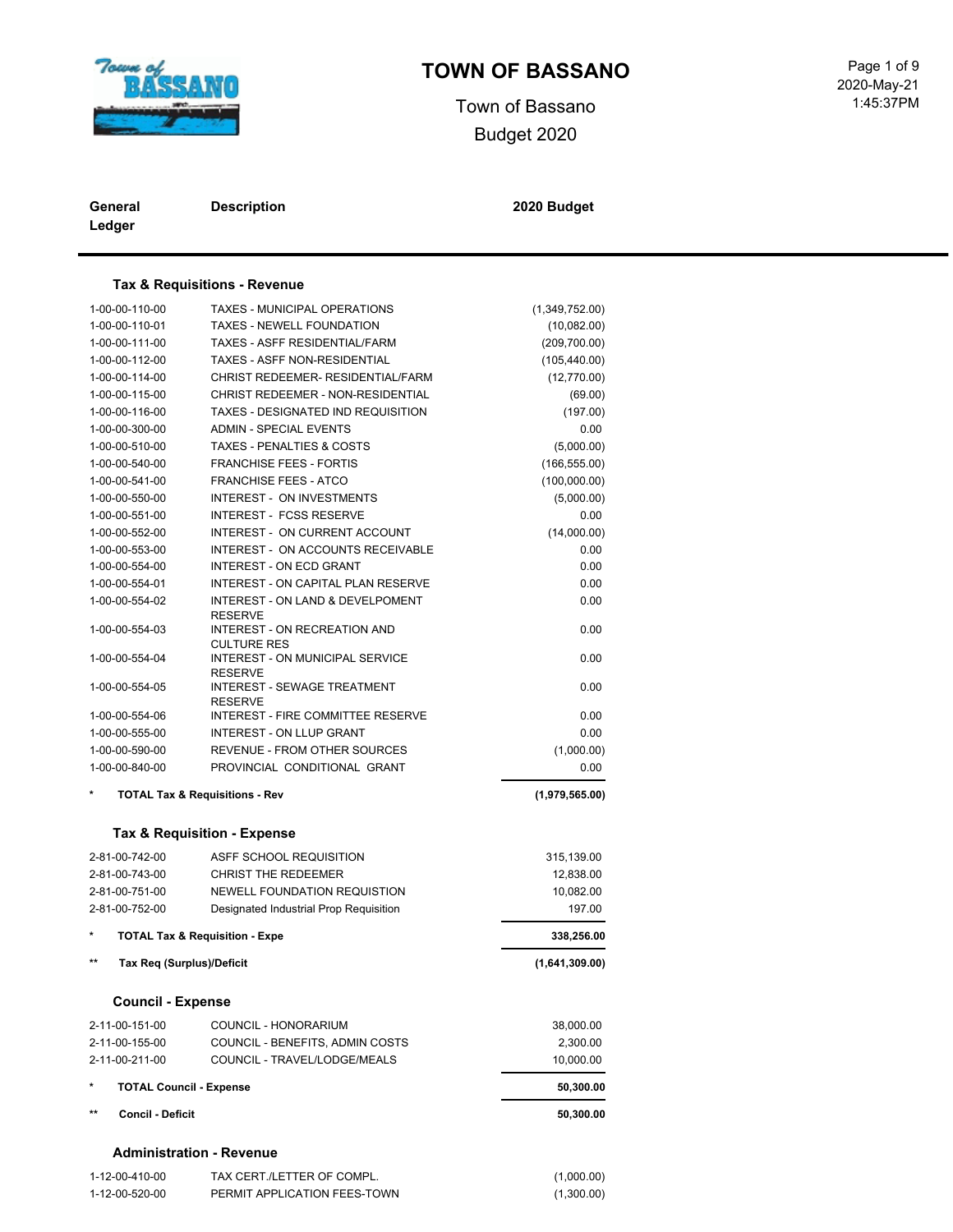

Town of Bassano Budget 2020

 1:45:38PM Page 2 of 9<br>2020-May-21

| General<br>Ledger                  | <b>Description</b>                    | 2020 Budget          |
|------------------------------------|---------------------------------------|----------------------|
| 1-12-00-521-00                     | PERMIT INSPECTION FEES-SUPERIOR       | (1,000.00)           |
| 1-12-00-560-00                     | <b>LAND LEASE REVENUE</b>             | (6,550.00)           |
| 1-12-00-840-00                     | ADMIN - PROVINCIAL COND GRANT         | 0.00                 |
| 1-12-00-710-00                     | TSF FROM MUNICIPAL SERVICE RESERVE    | (48,000.00)          |
|                                    | <b>TOTAL Administration - Revenue</b> | (57, 850.00)         |
|                                    | <b>Administration - Expense</b>       |                      |
| 2-12-00-110-00                     | ADMIN - SALARIES/WAGES                | 96,475.00            |
| 2-12-00-130-00                     | ADMIN - EMPLOYER CONTRIBUTION         | 6,469.00             |
| 2-12-00-133-00                     | ADMIN - HEALTH/SAFETY COSTS           | 500.00               |
| 2-12-00-135-00                     | <b>ADMIN - AUMA BENEFITS</b>          | 1,068.00             |
| 2-12-00-136-00                     | <b>ADMIN - WCB</b>                    | 6,500.00             |
| 2-12-00-137-00                     | ADMIN - RRSP CONTRIBUTION             | 4,800.00             |
| 2-12-00-211-00                     | ADMIN - TRAVEL/LODGE/MEALS            | 1,750.00             |
| 2-12-00-215-00                     | ADMIN - FREIGHT, POST, INTER, PHONE   | 10,400.00            |
| 2-12-00-220-00                     | ADMIN - MEMBERSHIPS, ADVERTISING      | 14,230.00            |
| 2-12-00-230-00                     | ADMIN - PROFESSIONAL SERVICES         | 264,480.00           |
| 2-12-00-232-00                     | <b>ADMIN - TRAINING</b>               | 2,500.00             |
| 2-12-00-235-00                     | ADMIN - ASSESSMENT SERVICES           | 18,800.00            |
| 2-12-00-250-00                     | ADMIN - REPAIR/MAINTENANCE            | 4,100.00             |
| 2-12-00-263-00                     | ADMIN - EQUIP RENTAL/MAINTENANCE      | 5,600.00             |
| 2-12-00-274-00                     | <b>ADMIN - INSURANCE</b>              | 5,500.00             |
| 2-12-00-300-00                     | <b>ADMIN - SPECIAL EVENTS</b>         | 1,000.00             |
| 2-12-00-510-00                     | <b>ADMIN - OFFICE SUPPLIES</b>        | 14,395.00            |
| 2-12-00-540-00                     | <b>ADMIN - UTILITIES</b>              | 5,250.00             |
| 2-12-00-763-00                     | <b>BAD DEBT WRITTEN OFF</b>           | 5,000.00             |
| 2-12-00-810-00                     | <b>BANK CHARGES AND INTEREST</b>      | 4,000.00             |
| 2-12-00-992-00                     | PENNY ROUNDING-PHASE OUT              | 0.00                 |
| 2-12-00-995-00                     | ADMIN - STAFF RECOGNITION             | 3,000.00             |
| 2-12-00-764-00                     | ADMIN - TSF TO RESERVES               | 0.00                 |
| 2-12-00-765-00                     | TSF TO OTHER LOCAL GOV'T              | 134,523.00           |
| $^{\star}$                         | <b>TOTAL Administration - Expense</b> | 610,340.00           |
| $***$<br>Admin - (Surplus)/Deficit |                                       | 552,490.00           |
|                                    |                                       |                      |
| Fire - Revenue<br>1-23-00-590-00   | MUNICIPAL COST SHARING                | (6,254.00)           |
|                                    |                                       |                      |
| 1-23-00-594-00                     | FIRE - TOWN CONTRIBUTION              | 0.00<br>(56, 289.00) |
| 1-23-00-595-00                     | FIRE - COUNTY CONTRIBUTION            |                      |
| 1-23-00-850-00                     | FIRE - OTHER INCOME/DONATIONS         | (1,500.00)           |
| 1-25-00-590-00                     | AMBULANCE - RENTAL INCOME             | (10,771.00)          |
| 1-23-00-920-00                     | TSF FROM FIRE COMMITTEE RESERVES      | (46, 536.00)         |
| *<br><b>TOTAL Fire - Revenue</b>   |                                       | (121, 350.00)        |
| Fire - Expense                     |                                       |                      |
| 2-23-00-130-00                     | FIRE - EMPLOYER CONT. (CHIEF CPP, EI) | 900.00               |
| 2-23-00-148-00                     | FIRE - TRAVEL/LODGING/MEALS           | 2,000.00             |
| 2-23-00-151-00                     | FIRE - RURAL COMM. MEMB.              | 0.00                 |
|                                    | <b>REMUNERATION</b>                   |                      |
| 2-23-00-159-00                     | FIRE - HONORARIUMS                    | 50,000.00            |
| 2-23-00-215-00                     | FIRE - FAX, PHONE & INTERNET          | 4,500.00             |
| 2-23-00-215-01                     | FIRE - FREIGHT/POSTAGE                | 500.00               |
| 2-23-00-232-00                     | FIRE - TRAINING                       | 2,500.00             |

2-23-00-250-00 FIRE - HALL REPAIR/MAINTENANCE 500.00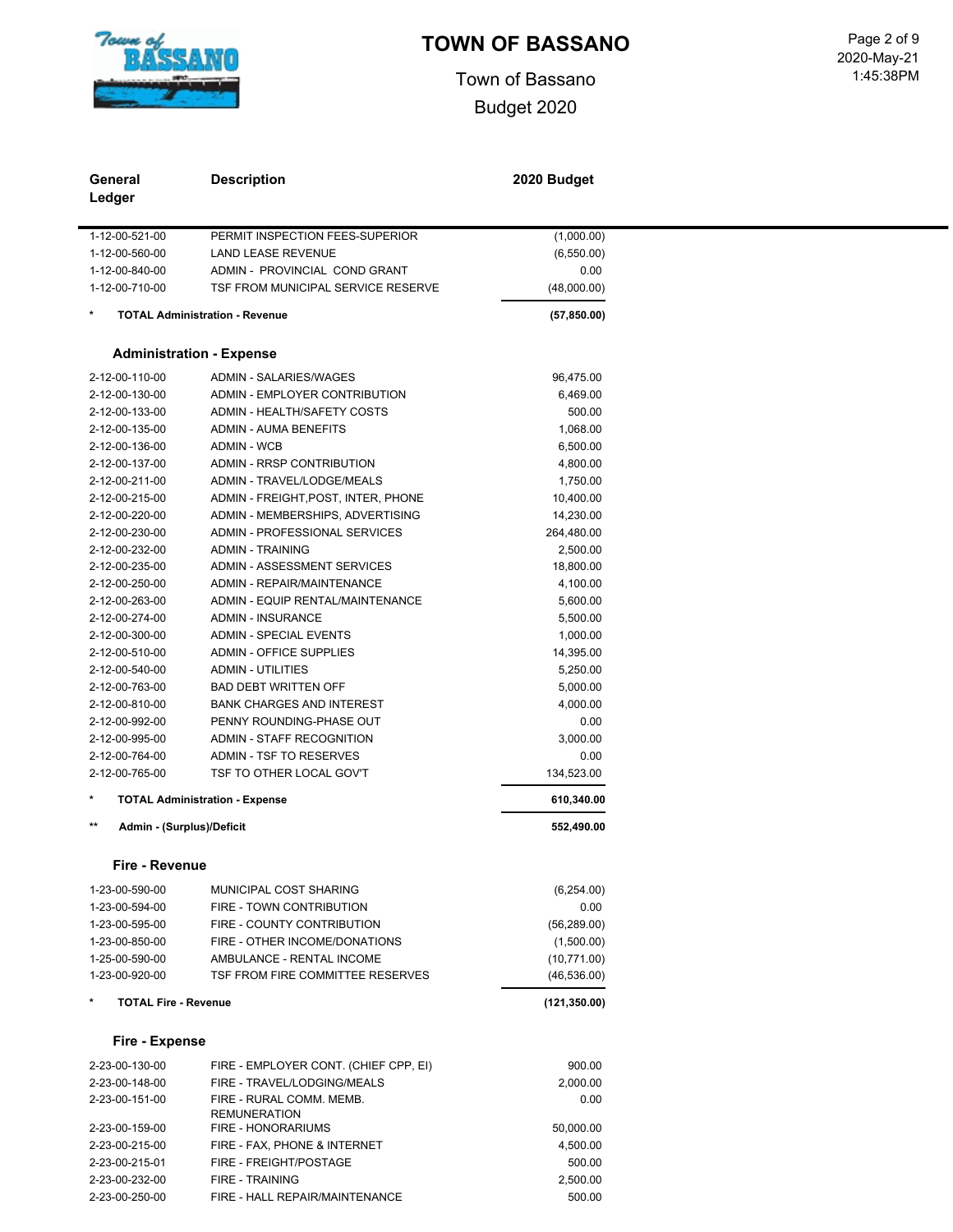

Town of Bassano Budget 2020

 1:45:38PM Page 3 of 9<br>2020-May-21

| General         |                                  | <b>Description</b>                              | 2020 Budget |
|-----------------|----------------------------------|-------------------------------------------------|-------------|
| Ledger          |                                  |                                                 |             |
|                 | 2-23-00-274-00                   | FIRE - INSURANCE                                | 13,000.00   |
|                 | 2-23-00-510-00                   | FIRE - GOODS & SUPPLIES                         | 2,500.00    |
|                 | 2-23-00-510-01                   | FIRE - JANITORIAL                               | 1,500.00    |
|                 | 2-23-00-510-02                   | FIRE - OFFICE SUPPLIES                          | 250.00      |
|                 | 2-23-00-520-00                   | FIRE - VEHICLE/EQUIP.<br>REPAIR/MAINTENANCE     | 16,000.00   |
|                 | 2-23-00-520-01                   | FIRE - FUEL                                     | 3,000.00    |
|                 | 2-23-00-520-02                   | FIRE - RADIO<br>PURCHASE/REPAIRS/LICENSE        | 4,000.00    |
|                 | 2-23-00-520-03                   | FIRE - EQUIPMENT/HAND TOOLS                     | 13,000.00   |
|                 | 2-23-00-520-04                   | FIRE - APPARATUS/EQUIPMENT RE-CERT              | 0.00        |
|                 | 2-23-00-540-00                   | <b>FIRE - UTILITIES</b>                         | 6,200.00    |
|                 | 2-23-00-995-00                   | FIRE - STAFF RECOGNITION                        | 1,000.00    |
| $\star$         | <b>TOTAL Fire - Expense</b>      |                                                 | 121,350.00  |
| $**$            | Fire - (Surplus)/Deficit         |                                                 | 0.00        |
|                 |                                  | <b>Disaster Service - Revenue</b>               |             |
|                 | 1-24-00-840-00                   | DISASTER - PROVINCIAL COND GRANT                | 0.00        |
|                 |                                  | <b>TOTAL Disaster Service - Reven</b>           | 0.00        |
|                 | <b>Disaster - Expense</b>        |                                                 |             |
|                 | 2-24-00-200-00                   | <b>DISASTER SERVICES</b>                        | 10,000.00   |
| *               | <b>TOTAL Disaster - Expense</b>  |                                                 | 10,000.00   |
| $***$           | Disaster - (Surplus)/Deficit     |                                                 | 10,000.00   |
|                 |                                  | <b>Bylaw Enforcement - Revenue</b>              |             |
|                 | 1-26-00-520-00                   | <b>BYLAW - DOG LICENSES</b>                     | (1,500.00)  |
|                 | 1-26-00-521-00                   | <b>BYLAW - CAT LICENSES</b>                     | (250.00)    |
|                 | 1-26-00-522-00                   | <b>BYLAW - BUSINESS LICENSE</b>                 | (8,000.00)  |
|                 | 1-26-00-750-00                   | <b>BYLAW - FINES &amp; COSTS</b>                | (4,000.00)  |
|                 | 1-26-00-840-00                   | BYLAW - PROVINCIAL COND GRANT                   | 0.00        |
| $\ast$          |                                  | <b>TOTAL Bylaw Enforcement - Reve</b>           | (13,750.00) |
|                 |                                  | <b>Bylaw Enforcement - Expense</b>              |             |
|                 | 2-26-00-110-00                   | BYLAW - CONTRACT SERVICES                       | 12,000.00   |
|                 | 2-26-00-520-00                   | BYLAW - DOG & CAT TAGS                          | 130.00      |
|                 |                                  | <b>TOTAL Bylaw Enforcement - Expe</b>           | 12,130.00   |
| $^{\star\star}$ | <b>Bylaw - (Surpuls)/Deficit</b> |                                                 | (1,620.00)  |
|                 |                                  | <b>Public Works - Revenue</b>                   |             |
|                 | 1-32-00-590-00                   | ROADS - REVENUE FROM OTHER                      | (3,500.00)  |
|                 | 1-32-00-840-00                   | <b>SOURCES</b><br>ROADS - PROVINCIAL COND GRANT | 0.00        |
|                 |                                  | <b>TOTAL Public Works - Revenue</b>             | (3,500.00)  |
|                 |                                  | <b>Public Works - Expense</b>                   |             |
|                 | 2-32-00-110-00                   | P.W. - SALARIES /WAGES                          | 136,292.00  |

2-32-00-130-00 P.W. - EMPLOYER CONTRIBUTION 7,367.00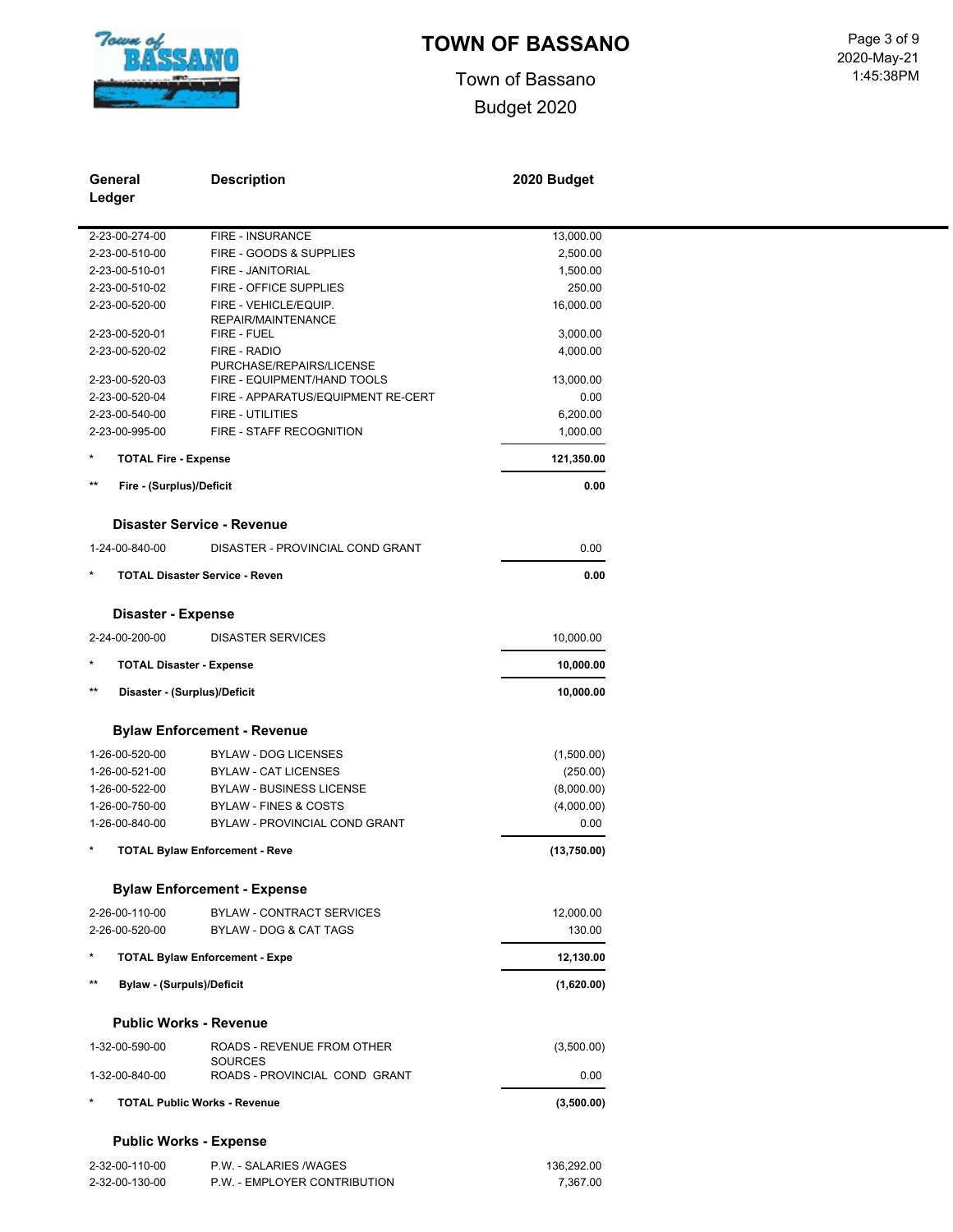

# **TOWN OF BASSANO** Page 4 of 9

Town of Bassano Budget 2020

 1:45:38PM 2020-May-21

| General                                      | <b>Description</b>                      | 2020 Budget   |
|----------------------------------------------|-----------------------------------------|---------------|
| Ledger                                       |                                         |               |
|                                              |                                         |               |
| 2-32-00-135-00                               | P.W. - AUMA BENEFITS                    | 10,825.00     |
| 2-32-00-215-00                               | P.W. - FREIGHT, POSTAGE, INTERENT,      | 5,520.00      |
| 2-32-00-220-00                               | <b>PHONE</b><br>P.W. - EQUIPMENT RENTAL | 1,270.00      |
| 2-32-00-232-00                               | P.W. - TRAIN/MEALS/LODGE                | 3,500.00      |
| 2-32-00-260-00                               | ROADS - SNOW REMOVAL                    | 15,500.00     |
| 2-32-00-270-00                               | P.W. - SHOP SUPPLIES                    | 6,250.00      |
| 2-32-00-274-00                               | P.W. - INSURANCE                        | 15,000.00     |
| 2-32-00-510-00                               | P.W. - FUEL                             | 15,000.00     |
| 2-32-00-511-00                               | ROADS - GOODS & SUPPLIES                | 4,000.00      |
| 2-32-00-520-00                               | P.W. - EQUIP REPAIR /MAINT.             | 60,750.00     |
| 2-32-00-530-00                               | ROADS - REPAIR/MAINTENANCE              | 61,500.00     |
| 2-32-00-540-00                               | <b>ROADS - STREET LIGHTS</b>            | 74,500.00     |
| 2-32-00-541-00                               | P.W. - SHOP UTILITIES                   | 5,800.00      |
|                                              |                                         |               |
|                                              | <b>TOTAL Public Works - Expense</b>     | 423,074.00    |
| $\star\star$<br>PW - (Surplus)/Deficit       |                                         | 419,574.00    |
|                                              |                                         |               |
| <b>Airport - Revenue</b>                     |                                         |               |
| 1-33-00-400-00                               | AIRPORT - REVENUE FROM OTHER            | (2,000.00)    |
| 1-33-00-590-00                               | <b>SOURCES</b><br>AIRPORT - LOT SALES   | 0.00          |
| 1-33-00-690-00                               | AIRPORT - MUNICIPAL CONTRIBUTION        | (2,875.00)    |
|                                              | (ICF)                                   |               |
| 1-33-00-690-01                               | AIRPORT - COUNTY CONTRIBUTION (ICF)     | (2,875.00)    |
| <b>TOTAL Airport - Revenue</b>               |                                         | (7,750.00)    |
|                                              |                                         |               |
| <b>Airport - Expense</b>                     |                                         |               |
| 2-33-00-200-00                               | AIRPORT - REPAIR/ MAINTENANCE           | 1,950.00      |
| 2-33-00-274-00                               | AIRPORT - INSURANCE                     | 2,400.00      |
| 2-33-00-540-00                               | AIRPORT - UTILITIES                     | 3,400.00      |
| $^{\star}$<br><b>TOTAL Airport - Expense</b> |                                         | 7,750.00      |
| $\star\star$                                 |                                         |               |
| Airport - (Surplus)/Deficit                  |                                         | 0.00          |
| <b>Water - Revenue</b>                       |                                         |               |
|                                              |                                         |               |
| 1-41-00-240-00                               | WATER - PROCESSING FEE                  | (18,000.00)   |
| 1-41-00-400-00                               | <b>WATER - REVENUE</b>                  | (468, 720.00) |
| 1-41-00-450-00                               | WATER - DISCONNECT/RECONNECT FEES       | 0.00          |
| 1-41-00-550-00                               | WATER/SEWER - PENALTIES                 | (1,000.00)    |
| 1-41-00-590-00                               | WATER - COST RECOVERED                  | (3,500.00)    |
| $^{\star}$<br><b>TOTAL Water - Revenue</b>   |                                         | (491, 220.00) |
|                                              |                                         |               |
| <b>Water - Expense</b>                       |                                         |               |
| 2-41-00-120-00                               | <b>WATER - CONTRACT SERVICES</b>        | 24,000.00     |
| 2-41-00-215-00                               | WATER - FREIGHT, INTERNET, PHONE        | 1,540.00      |
| 2-41-00-230-00                               | WATER - PROFESSIONAL SERVICES           | 2,000.00      |
| 2-41-00-240-00                               | WATER - ADMIN CUSTOMER BILLING          | 15,000.00     |
| 2-41-00-250-00                               | WATER - REPAIR/MAINTENANCE              | 82,000.00     |
| 2-41-00-274-00                               | <b>WATER - INSURANCE</b>                | 10,300.00     |
| 2-41-00-510-00                               | WATER - GOODS & SUPPLIES                | 2,100.00      |

2-41-00-532-00 WATER - CONSUMPTION TO NRSC 224,200.00 2-41-00-540-00 WATER, - UTILITIES 35,000.00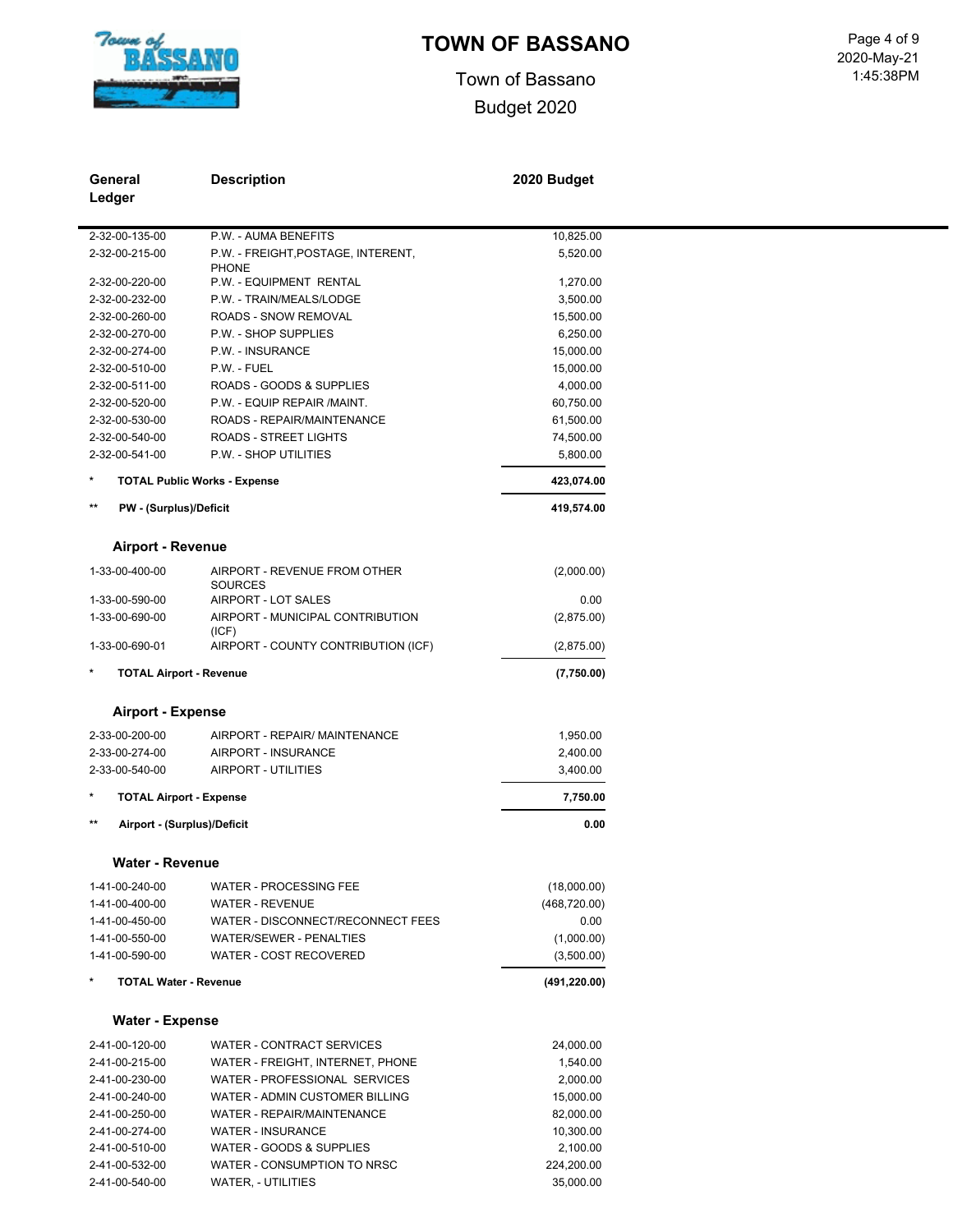

 $\blacksquare$ 

# TOWN OF BASSANO<br>
Page 5 of 9

Town of Bassano Budget 2020

|                 | General<br>Ledger            | <b>Description</b>                                 | 2020 Budget  |
|-----------------|------------------------------|----------------------------------------------------|--------------|
|                 | 2-41-00-831-00               | WATER - DEBENTURE INTEREST                         | 27,978.00    |
|                 | 2-41-00-832-00               | WATER - DEBENTURE PRINCIPAL                        | 104,517.00   |
| $\star$         | <b>TOTAL Water - Expense</b> |                                                    | 528,635.00   |
| $\star\star$    | Water - (Surplus)/Deficit    |                                                    | 37,415.00    |
|                 |                              |                                                    |              |
|                 | <b>Sewer - Revenue</b>       |                                                    |              |
|                 | 1-42-00-410-00               | <b>SEWER - REVENUE</b>                             | (120,000.00) |
|                 | 1-42-00-590-00               | SEWER - COST RECOVERED                             | 0.00         |
|                 | 1-42-00-840-00               | SEWER - PROVINCIAL COND GRANT                      | 0.00         |
|                 | 1-42-00-920-00               | TSF FROM SEWAGE TREATMENT<br><b>UPGRADE RES.</b>   | (300,000.00) |
| $\star$         | <b>TOTAL Sewer - Revenue</b> |                                                    | (420,000.00) |
|                 | Sewer - Expense              |                                                    |              |
|                 | 2-42-00-215-00               | <b>SEWER - FREIGHT</b>                             | 500.00       |
|                 | 2-42-00-230-00               | SEWER - PROFFESIONAL SERVICES                      | 3,500.00     |
|                 | 2-42-00-250-00               | SEWER - REPAIR/MAINTENANCE                         | 27,000.00    |
|                 | 2-42-00-510-00               | SEWER - GOODS & SUPPLIES                           | 1,500.00     |
|                 | 2-42-00-540-00               | <b>SEWER - UTILITIES</b>                           | 1,500.00     |
|                 | 7-42-00-613-00               | <b>WASTEWATER TREATMENT UPGRADE</b>                | 300,000.00   |
| $\star$         | <b>TOTAL Sewer - Expense</b> |                                                    | 334,000.00   |
| $\star\star$    | Sewer - (Surplus)/Deficit    |                                                    | (86,000.00)  |
|                 |                              | Solid Waste & Recycling - Reve                     |              |
|                 | 1-43-00-400-00               | <b>GARBAGE - REVENUE</b>                           | (88,000.00)  |
|                 | 1-43-00-410-00               | <b>GARBAGE - NEWELL REGIONAL LANDFILL</b>          | (10,000.00)  |
|                 | 1-43-00-450-00               | RECYCLING - REVENUE                                | (30,000.00)  |
|                 | 1-43-00-840-00               | GARBAGE/BARRA - PROVINCIAL COND<br><b>GRANT</b>    | 0.00         |
| $\star$         |                              | <b>TOTAL Solid Waste &amp; Recycling</b>           | (128,000.00) |
|                 |                              | Solid Waste & Recycling - Expe                     |              |
|                 | 2-43-00-210-00               | <b>GARBAGE - CONTRACT SERVICES</b>                 | 56,000.00    |
|                 | 2-43-00-510-00               | GARBAGE - GOODS & SUPPLIES                         | 15,450.00    |
|                 | 2-43-00-620-00               | <b>BARRA - WATER UTILITY</b>                       | 0.00         |
|                 | 2-43-00-765-00               | GARBAGE - NEWELL. REG. LANDFILL REQ.               | 41,550.00    |
|                 | 2-43-00-765-01               | RECYLING - NEWELL REGIONAL LANDFILL<br>REQ.        | 10,000.00    |
|                 | 2-43-00-765-02               | RECYCLING - B.A.R.R.A. OPERATING<br><b>FUNDING</b> | 5,000.00     |
| $\star$         |                              | <b>TOTAL Solid Waste &amp; Recycling</b>           | 128,000.00   |
| $^{\star\star}$ | SW & R - (Surplus)/Deficit   |                                                    | 0.00         |
|                 | <b>FCSS - Revenue</b>        |                                                    |              |
|                 | 1-51-00-400-01               | THRIVE - MEMBERSHIPS/DROP-INS                      | (1,000.00)   |
|                 | 1-51-00-410-00               | <b>FCSS - TICKET/COURSE FEES</b>                   | (5,300.00)   |
|                 | 1-51-00-590-00               | <b>FCSS - OTHER REVENUE</b>                        | (8,725.00)   |
|                 | 1-51-00-590-02               | <b>FCSS - GENERAL REVENUE</b>                      | 0.00         |
|                 | 1-51-00-590-03               | <b>FCSS - DONATIONS</b>                            | (2,850.00)   |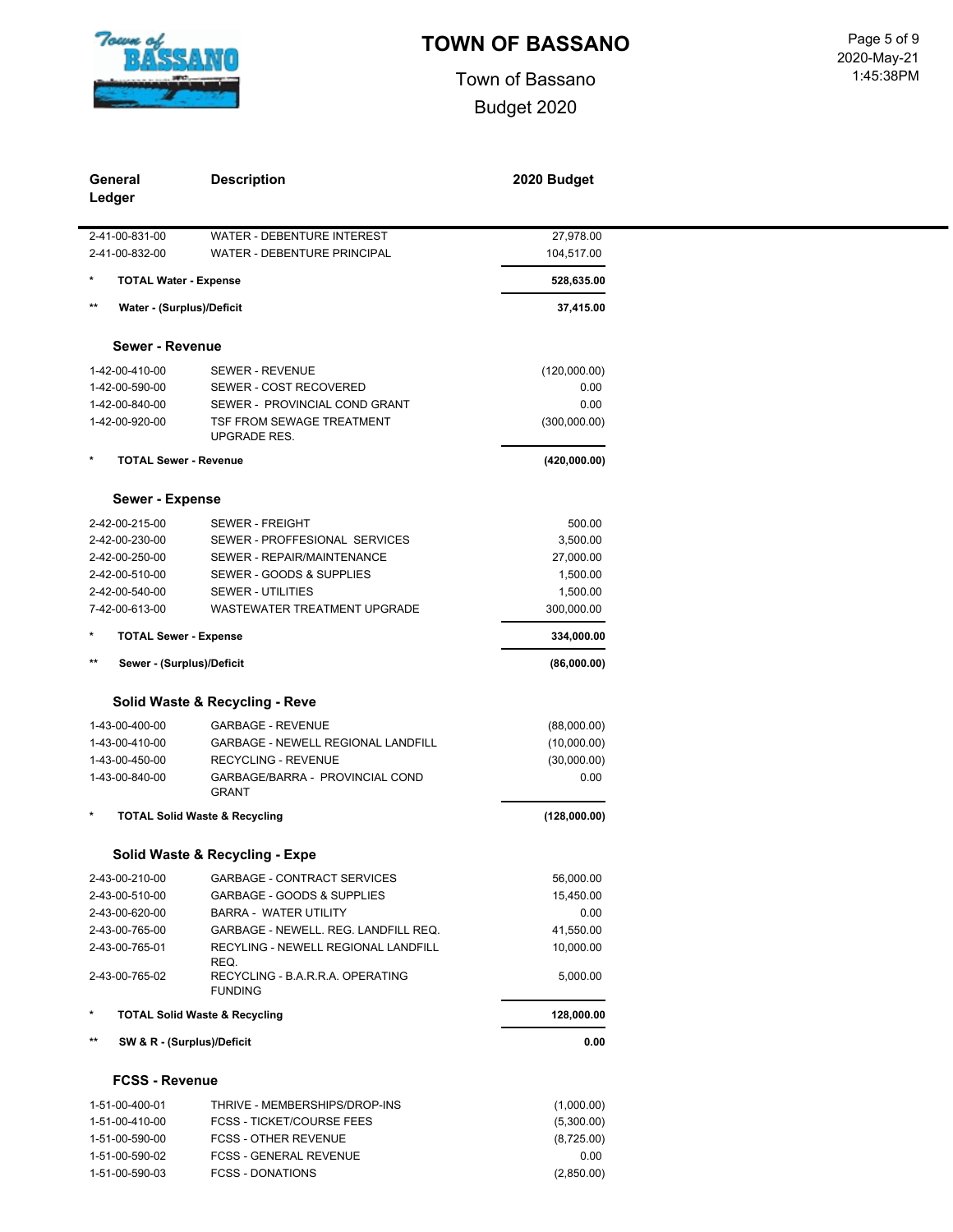

Town of Bassano Budget 2020

 1:45:38PM Page 6 of 9<br>2020-May-21

|              | General                         | <b>Description</b>                         | 2020 Budget  |
|--------------|---------------------------------|--------------------------------------------|--------------|
|              | Ledger                          |                                            |              |
|              | 1-51-00-595-00                  | FCSS - COMMUNITY CHRISTMAS                 |              |
|              |                                 | <b>DONATIONS</b>                           | 0.00         |
|              | 1-51-00-690-00                  | THRIVE - MUNICIPAL CONTRIBUTION (ICF)      | (4,625.00)   |
|              | 1-51-00-690-01                  | THRIVE - COUNTY CONTRIBUTION (ICF)         | (4,625.00)   |
|              | 1-51-00-840-00                  | <b>FCSS - CONDITIONAL GRANT</b>            | (39, 505.00) |
|              | 1-51-00-850-00                  | FCSS - GRASSLANDS FCSS /TOWN               | (22, 350.00) |
|              | 1-51-00-710-00                  | CONTRIB.<br>TSF FROM FCSS RESERVE          | (10,000.00)  |
| *            | <b>TOTAL FCSS - Revenue</b>     |                                            | (98, 980.00) |
|              |                                 |                                            |              |
|              | <b>FCSS - Expense</b>           |                                            |              |
|              | 2-51-00-110-00                  | <b>FCSS - SALARIES</b>                     | 50,010.00    |
|              | 2-51-00-130-00                  | FCSS - EMPLOYER CONTRIBUTIONS              | 3,200.00     |
|              | 2-51-00-135-00                  | <b>FCSS - AUMA BENEFITS</b>                | 4,920.00     |
|              | 2-51-00-137-00                  | <b>FCSS RRSP CONTRIBUTION</b>              | 1,050.00     |
|              | 2-51-00-150-00                  | <b>FCSS - ADM TRAINING &amp; EDUCATION</b> | 800.00       |
|              | 2-51-00-200-00                  | <b>FCSS PROGRAMS</b>                       | 5,500.00     |
|              | 2-51-00-211-00                  | FCSS-TRAVEL, SUBSISTENCE & BOARD           | 1,750.00     |
|              |                                 | DEVEL.                                     |              |
|              | 2-51-00-220-00                  | FCSS - ADVERTISING & MEMBERSHIPS           | 500.00       |
|              | 2-51-00-300-00                  | <b>FCSS EVENTS</b>                         | 16,700.00    |
|              | 2-51-00-300-01                  | FCSS EVENT - Volunteer Appreciation        | 0.00         |
|              | 2-51-00-400-00                  | THRIVE - RENT                              | 7,800.00     |
|              | 2-51-00-410-00                  | THRIVE - EQUIP                             | 2,450.00     |
|              |                                 | REPAIR/MAINT./PURCHASE                     |              |
|              | 2-51-00-420-00                  | THRIVE - ADVERTISING/PROMOTIONS            | 0.00         |
|              | 2-51-00-510-00                  | FCSS - GENERAL GOODS & SUPPLIES            | 4,300.00     |
|              | 2-51-00-510-01                  | THRIVE - GOODS & SUPPLIES                  | 0.00         |
|              | 2-51-00-595-00                  | <b>FCSS - COMMUNITY CHRISTMAS</b>          | 0.00         |
| *            | <b>TOTAL FCSS - Expense</b>     |                                            | 98,980.00    |
| $\star\star$ | <b>FCSS - (Surplus)/Deficit</b> |                                            | 0.00         |
|              | <b>Cemetery - Revenue</b>       |                                            |              |
|              |                                 |                                            |              |
|              | 1-56-00-400-00                  | CEMETARY - PLOT SALES                      | (2,500.00)   |
|              | 1-56-00-410-00                  | CEMETERY - PLOTS OPEN & CLOSIN             | (2,500.00)   |
|              | 1-56-00-990-00                  | CEMETERY - DONATIONS                       | (1,000.00)   |
|              |                                 | <b>TOTAL Cemetery - Revenue</b>            | (6,000.00)   |
|              |                                 |                                            |              |
|              | <b>Cemetery - Expense</b>       |                                            |              |
|              | 2-56-00-250-00                  | CEMETARY - REPAIR/MAINTENANCE              | 3,750.00     |
|              | 2-56-00-500-00                  | CEMETERY - PLOT OPEN/CLOSE                 | 100.00       |
|              | 2-56-00-510-00                  | CEMETARY - GOODS & SUPPLIES                | 2,150.00     |
|              | 2-56-00-764-00                  | CEMETERY, TSF TO RESERVES                  | 0.00         |
| *            |                                 | <b>TOTAL Cemetery - Expense</b>            | 6,000.00     |
| $***$        |                                 | Cemetery - (Surplus)/Deficit               | 0.00         |
|              |                                 | <b>Community Worker - Revenue</b>          |              |
|              | 1-62-00-850-00                  | COMM. WORKER - LOCAL GOV'T GRANT           | (8,357.00)   |
|              |                                 |                                            |              |
|              |                                 | <b>TOTAL Community Worker - Reven</b>      | (8,357.00)   |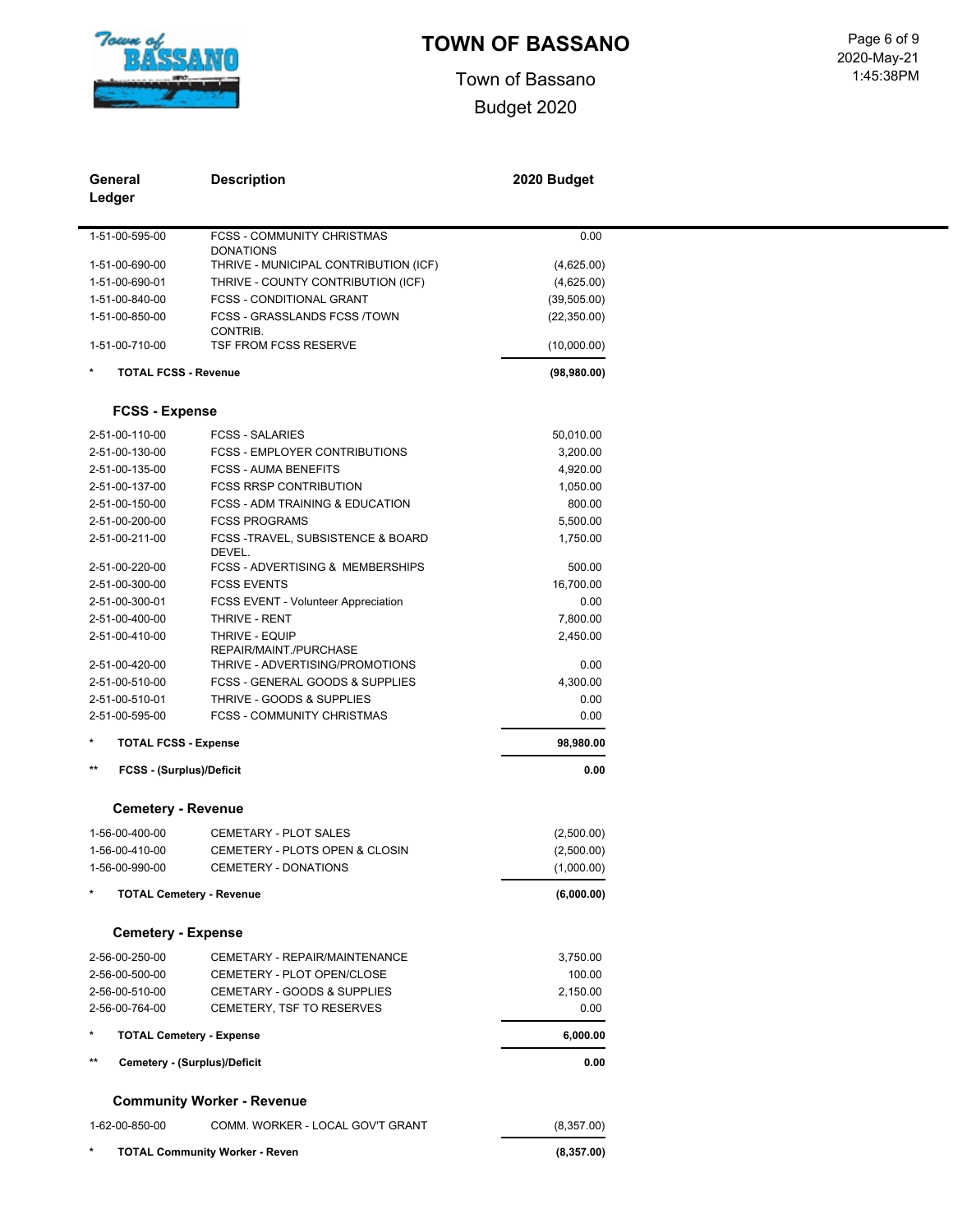

Town of Bassano Budget 2020

 1:45:38PM Page 7 of 9<br>2020-May-21

| General<br>Ledger                      | <b>Description</b>                                         | 2020 Budget          |  |
|----------------------------------------|------------------------------------------------------------|----------------------|--|
|                                        | <b>Community Worker - Expense</b>                          |                      |  |
| 2-62-00-110-00                         | COMM. WORKER - SALARIES                                    | 6,630.00             |  |
| 2-62-00-130-00                         | COMM. WORKER - EMPLOYER                                    | 700.00               |  |
| 2-62-00-135-00                         | <b>CONTRIBUTION</b><br>COMM. WORKER - AUMA BENEFITS        | 500.00               |  |
| 2-62-00-137-01                         | CW RRSP CONTRIBUTION                                       | 150.00               |  |
| 2-62-00-510-00                         | COMM. WORKER - GENERAL EXPENSES                            | 377.00               |  |
| $\ast$                                 | <b>TOTAL Community Worker - Expen</b>                      | 8,357.00             |  |
| $***$<br><b>CW - (Surplus)/Deficit</b> |                                                            | 0.00                 |  |
|                                        |                                                            |                      |  |
|                                        | <b>Planning &amp; Development - Reven</b>                  |                      |  |
| 1-64-00-200-00                         | PLANNING & DEVELOPMENT (PROV COND<br>GRANT)                | (59,000.00)          |  |
| 1-64-00-120-00                         | TSF FROM LLUP GRANT FUNDS                                  | (30,000.00)          |  |
| 1-64-00-710-00                         | TSF FROM LAND & DEVELOPMENT                                | (100,000.00)         |  |
|                                        | <b>TOTAL Planning &amp; Development -</b>                  | (189,000.00)         |  |
|                                        | <b>Planning &amp; Development - Expen</b>                  |                      |  |
| 2-64-00-200-00                         | MUNICIPAL PLANNING                                         | 216,200.00           |  |
| 2-64-00-220-00                         | MUNICIPAL PLANNING - MARKETING,                            | 6,380.00             |  |
|                                        | <b>FREIGHT</b>                                             |                      |  |
| 2-66-00-510-00                         | SUB DIV - COST OF LAND SOLD                                | 1,500.00             |  |
|                                        | <b>TOTAL Planning &amp; Development -</b>                  | 224,080.00           |  |
| $***$<br>P & D. - (Surplus)/Deficit    |                                                            | 35,080.00            |  |
|                                        | Parks & Rec. - Revenue                                     |                      |  |
| 1-72-00-850-00                         | RECREATION - COUNTY REVEUE SHARE                           | 0.00                 |  |
| 1-72-02-410-00                         | CAMPGROUND - REVENUE                                       | (3,500.00)           |  |
| 1-72-02-690-00                         | PARK & R - MUNICIPAL CONTRIBUTION<br>(ICF)                 | (58, 846.00)         |  |
| 1-72-02-690-01                         | PARKS & R - COUNTY CONTRIBUTION (ICF)                      | (89, 846.00)         |  |
| 1-72-02-850-00                         | ARENA - COUNTY REVENUE SHARING                             | 0.00                 |  |
| 1-72-03-850-00                         | REC COMPLEX - COUNTY REVENUE<br><b>SHARE</b>               | 0.00                 |  |
|                                        | <b>TOTAL Parks &amp; Rec. - Revenue</b>                    | (152, 192.00)        |  |
|                                        | Parks & Rec - Expense                                      |                      |  |
| 2-72-01-110-00                         | PARKS & REC - SALARIES/WAGES                               | 74,366.00            |  |
| 2-72-01-130-00                         | PARKS & REC - EMPLOYER                                     | 4,822.00             |  |
|                                        | <b>CONTRIBUTION</b>                                        |                      |  |
| 2-72-01-135-00                         | PARKS & REC - AUMA BENEFITS                                | 6,362.00             |  |
| 2-72-01-210-00                         | PARKS & REC - TRAVEL/LODGE/MEALS                           | 0.00                 |  |
| 2-72-01-215-00                         | PARKS & REC - FREIGHT, PHONE                               | 600.00               |  |
| 2-72-01-232-00<br>2-72-01-250-00       | PARKS & REC - TRAINING<br>PARKS & REC - REPAIR/MAINTENANCE | 2,000.00<br>1,000.00 |  |
| 2-72-01-251-00                         | CAMPGROUND - REPAIR/MAINTENANCE                            | 0.00                 |  |
| 2-72-01-510-00                         | PARKS & REC - GOODS & SUPPLIES                             | 11,000.00            |  |
| 2-72-01-511-00                         | CAMPGROUND - GOODS & SUPPLIES                              | 100.00               |  |
| 2-72-01-520-00                         | PARKS & REC - EQUIPMENT<br>REPAIR/MAINT.                   | 1,000.00             |  |

2-72-01-540-00 T.V. TOWER - UTILITIES 1,450.00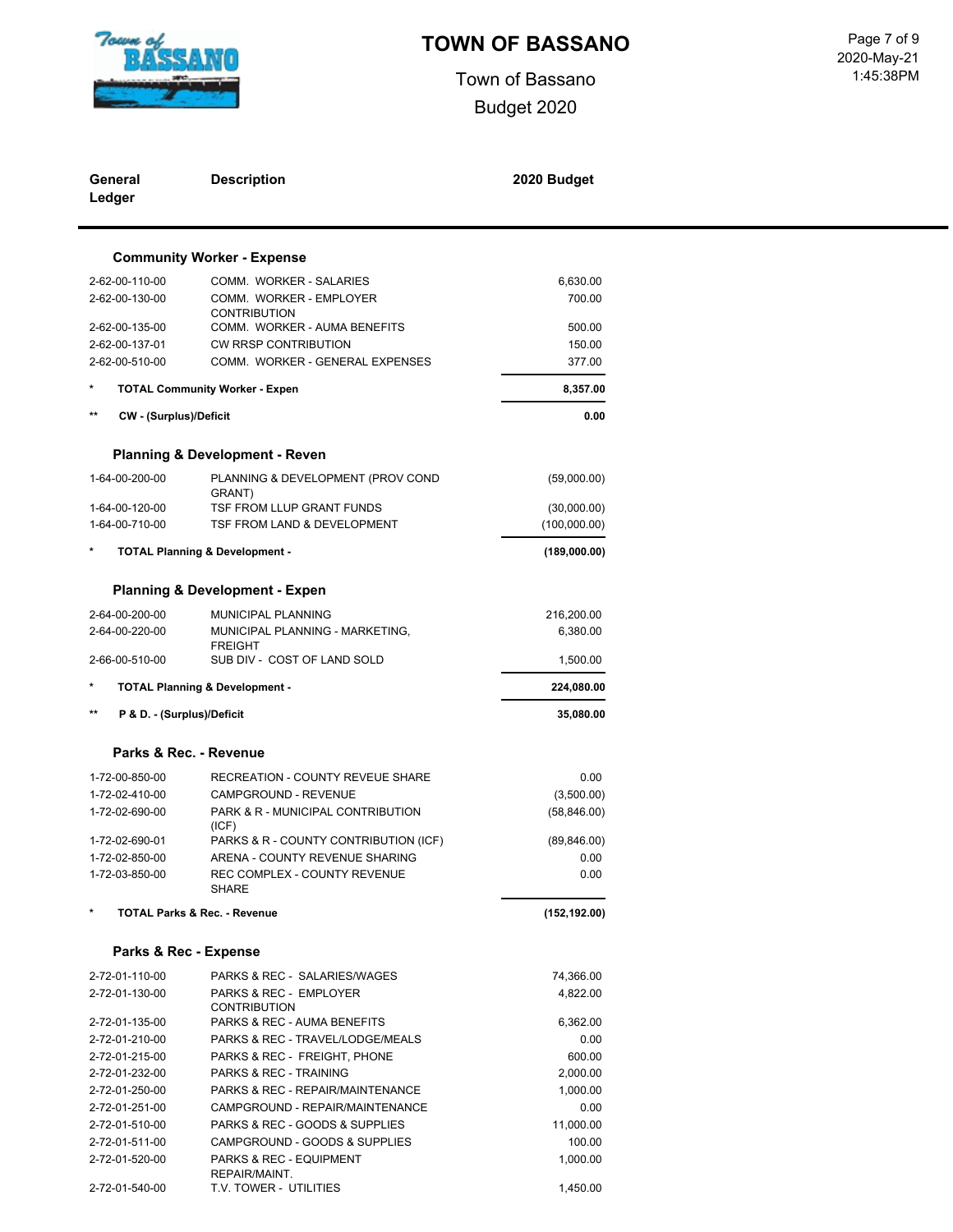

1-74-01-850-00 DROP-IN CENTRE - COUNTY REVENUE SHARE

# **TOWN OF BASSANO** Page 8 of 9

Town of Bassano Budget 2020

| General                                  | <b>Description</b>                              | 2020 Budget  |  |
|------------------------------------------|-------------------------------------------------|--------------|--|
| Ledger                                   |                                                 |              |  |
|                                          |                                                 |              |  |
| 2-72-01-541-00                           | CAMPGROUND - UTILITIES                          | 3,500.00     |  |
| 2-72-01-840-00                           | PARKS & REC - PROVINCIAL COND.                  | 0.00         |  |
|                                          | <b>GRANT</b>                                    |              |  |
| 2-72-02-250-00                           | ARENA - REPAIR/MAINTENANCE                      | 10,500.00    |  |
| 2-72-02-274-00                           | ARENA - INSURANCE                               | 36,100.00    |  |
| 2-72-02-540-00                           | ARENA WATER UTILITIES                           | 950.00       |  |
| 2-72-02-690-00                           | MUNICIPAL CONTRIBUTION - REC. OP (ICF)          | 0.00         |  |
| 2-72-03-540-00                           | <b>REC COMPLEX WATER UTLITIES</b>               | 0.00         |  |
| 2-72-04-250-00                           | MINOR BALL - REPAIR/MAINTENANCE                 | 0.00         |  |
| 2-72-04-274-00                           | CAMPGROUND - INSURANCE                          | 830.00       |  |
| 2-72-05-274-00                           | RODEO - INSURANCE                               | 350.00       |  |
| 2-72-07-250-00                           | BOWLING CLUB - REPAIR/MAINTENANCE               | 250.00       |  |
| 2-72-03-250-00                           | REC COMPLEX - REPAIR/MAINTENANCE                | 2,500.00     |  |
| 2-72-03-274-00                           | <b>REC COMPLEX - INSURANCE</b>                  | 25,640.00    |  |
| 2-72-03-765-00                           | <b>RECREATION - FUNDING</b>                     | 50,000.00    |  |
| *                                        | <b>TOTAL Parks &amp; Rec - Expense</b>          | 233,320.00   |  |
| $\star\star$<br>P&R - (Surplus)/Deficit  |                                                 | 81,128.00    |  |
|                                          |                                                 |              |  |
| Pool - Revenue                           |                                                 |              |  |
| 1-72-00-410-00                           | POOL - REVENUE                                  | 0.00         |  |
| 1-72-00-420-00                           | POOL - CONCESSION                               | 0.00         |  |
| 1-72-00-690-00                           | POOL - MUNICIPAL CONTRIBUTION (ICF)             | (28, 679.00) |  |
| 1-72-00-690-01                           | POOL - COUNTY CONTRIBUTION (ICF)                | (52, 179.00) |  |
| 1-72-00-840-00                           | RECREATION - PROVINCIAL COND GRANT              | 0.00         |  |
| 1-72-00-710-00                           | TSF FROM RECREATION & CULTURE                   | (17,500.00)  |  |
|                                          | <b>RESERVE</b>                                  |              |  |
| *<br><b>TOTAL Pool - Revenue</b>         |                                                 | (98, 358.00) |  |
| Pool - Expense                           |                                                 |              |  |
| 2-72-00-110-00                           | POOL - SALARIES/WAGES                           | 9.200.00     |  |
| 2-72-00-110-01                           | POOL - PW SALARIE & WAGES                       | 0.00         |  |
| 2-72-00-130-00                           | POOL - EMPLOYER CONTRIBUITON                    | 808.00       |  |
| 2-72-00-211-00                           | POOL - TRAVEL/LODGE/MEALS                       | 0.00         |  |
| 2-72-00-215-00                           | POOL - FREIGHT, INTERNET, PHONE                 | 2,500.00     |  |
| 2-72-00-232-00                           | POOL - TRAINING                                 | 0.00         |  |
| 2-72-00-250-00                           | POOL - REPAIR/MAINTENANCE                       | 45,000.00    |  |
| 2-72-00-274-00                           | POOL - INSURANCE                                | 5,500.00     |  |
| 2-72-00-510-00                           | POOL - GOODS & SUPPLIES                         | 500.00       |  |
| 2-72-00-511-00                           | POOL - CONCESSION                               | 0.00         |  |
| 2-72-00-530-00                           | POOL - CHEMICALS                                | 2,500.00     |  |
| 2-72-00-540-00                           | POOL - UTILITIES                                | 32,350.00    |  |
|                                          |                                                 |              |  |
| <b>TOTAL Pool - Expense</b>              |                                                 | 98,358.00    |  |
| $\star\star$<br>Pool - (Surplus)/Deficit |                                                 | 0.00         |  |
| <b>Culture - Revenue</b>                 |                                                 |              |  |
| 1-74-00-545-00                           | DROP-IN CENTRE - SHARED UTILITY<br><b>COSTS</b> | (3,200.00)   |  |
| 1-74-00-560-00                           | HALL - RENTAL REVENUE                           | (2,000.00)   |  |
| 1-74-00-690-00                           | HALL - MUNICIPAL CONTRIBUTION (ICF)             | (23, 728.00) |  |
| 1-74-00-690-01                           | HALL - COUNTY CONTRIBUTION (ICF)                | (23, 728.00) |  |
| 1-74-00-850-00                           | HALL - COUNTY REVENUE SHARE                     | 0.00         |  |
|                                          |                                                 |              |  |

0.00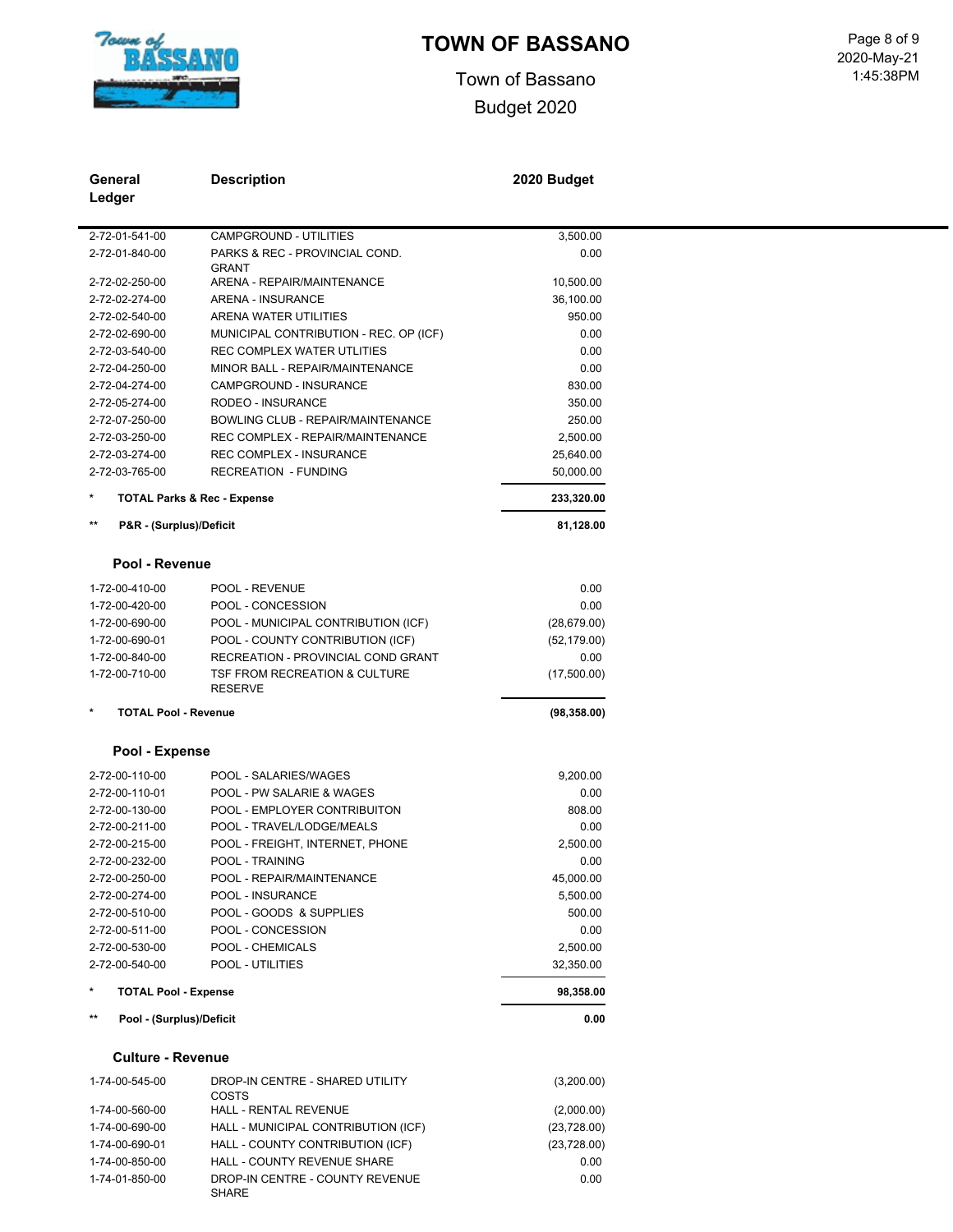

Town of Bassano Budget 2020

| General<br>Ledger                            | <b>Description</b>                            | 2020 Budget  |  |  |
|----------------------------------------------|-----------------------------------------------|--------------|--|--|
| $\star$<br><b>TOTAL Culture - Revenue</b>    |                                               | (52, 656.00) |  |  |
| <b>Culture - Expense</b>                     |                                               |              |  |  |
| 2-74-00-110-00                               | <b>HALL - JANITORIAL</b>                      | 3,750.00     |  |  |
| 2-74-00-110-01                               | <b>HALL - SALARIES/WAGES</b>                  | 0.00         |  |  |
| 2-74-00-210-00                               | HALL - FREIGHT, INTERNET, PHONE               | 840.00       |  |  |
| 2-74-00-250-00                               | <b>HALL - REPAIR/MAINTENANCE</b>              | 10,250.00    |  |  |
| 2-74-00-274-00                               | <b>HALL - INSURANCE</b>                       | 5,600.00     |  |  |
| 2-74-00-510-00                               | <b>HALL - GOODS &amp; SUPPLIES</b>            | 1,790.00     |  |  |
| 2-74-00-540-00                               | <b>HALL - UTILITIES</b>                       | 19,975.00    |  |  |
| 2-74-00-545-00                               | <b>DROP-IN CENTRE - UTILITIES</b>             | 6,400.00     |  |  |
| 2-74-01-250-00                               | DROP-IN CENTRE - REPAIR/MAINTENANCE           | 500.00       |  |  |
| 2-74-01-250-01                               | LIBRARY - REPAIR/MAINTENANCE                  | 100.00       |  |  |
| 2-74-01-274-00                               | DROP-IN CENTRE - INSURANCE                    | 1,800.00     |  |  |
| 2-74-01-540-00                               | <b>LIBRARY WATER UTLITIES</b>                 | 0.00         |  |  |
| 2-74-06-274-00                               | <b>GUN CLUB - INSURANCE</b>                   | 1,750.00     |  |  |
| 2-74-00-765-00                               | <b>LIBRARY - REQUISTION</b>                   | 21,835.00    |  |  |
| 2-74-00-764-00                               | HALL, TSF TO RESERVES                         | 0.00         |  |  |
| $\star$<br><b>TOTAL Culture - Expense</b>    |                                               | 74,590.00    |  |  |
| $***$<br><b>Culture - (Surplus)/Deficit</b>  |                                               | 21,934.00    |  |  |
| <b>Transfer TO Reserves</b>                  |                                               |              |  |  |
| 2-12-00-710-00                               | TSF TO MUNICIPAL SERVICE RESERVE              | 50,000.00    |  |  |
| 2-32-00-710-00                               | TSF TO CAPITAL PLAN RESERVE                   | 322,943.00   |  |  |
| 2-42-00-765-00                               | SEWER - TSF TO RESERVES                       | 84,000.00    |  |  |
| 2-72-00-710-00                               | TSF TO RECREATION & CULTURE<br><b>RESERVE</b> | 64,063.00    |  |  |
| $\star$<br><b>TOTAL Transfer TO Reserves</b> |                                               | 521,006.00   |  |  |

\*\*\* End of Report \*\*\*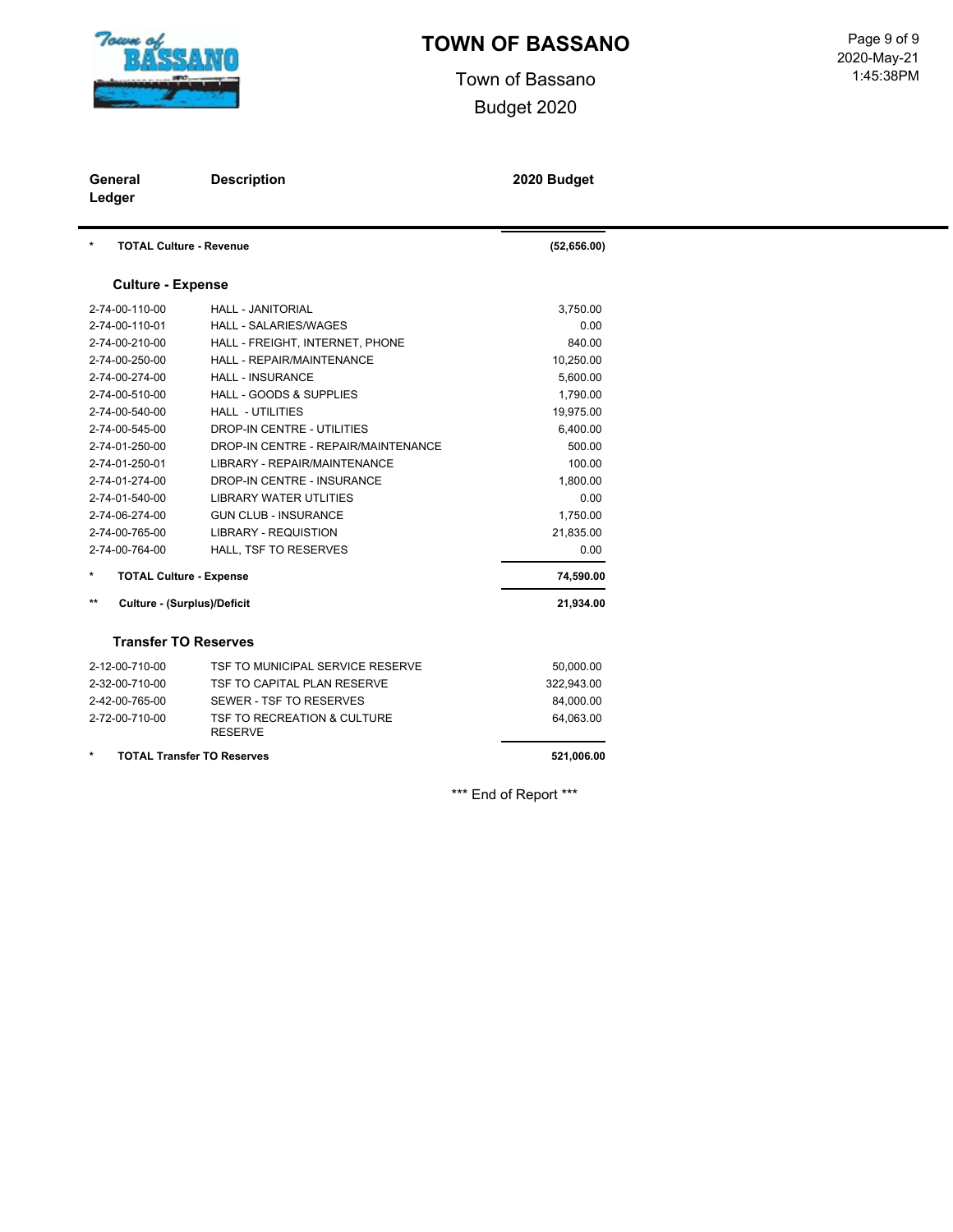### **Town of Bassano 2019-2027 Capital Plan - Summary**

|                                                     |                               |     |           |                 | 2019-2027 Capital Plan - Summary |
|-----------------------------------------------------|-------------------------------|-----|-----------|-----------------|----------------------------------|
| Project                                             | <b>Revenue</b>                |     |           |                 |                                  |
| Lagoon Upgrade (G3-P1) 2020/2021                    | Grants                        | \$  | 6,081,186 |                 |                                  |
|                                                     | <b>Transfer from Reserves</b> | \$  | 938,814   |                 |                                  |
| G3-P1 - Project Subtotal                            |                               |     |           | \$<br>7,020,000 |                                  |
|                                                     |                               |     |           |                 |                                  |
| Highway Development (G3-P2) 2020/2021               | Grants                        | \$  | 983,709   |                 |                                  |
|                                                     | <b>Transfer from Reserves</b> | \$  | 715,251   |                 |                                  |
|                                                     | Special Improvement Levy      | \$  | 551,040   |                 |                                  |
| G3-P2 - Project Subtotal                            |                               |     |           | \$<br>2,250,000 |                                  |
|                                                     |                               |     |           |                 |                                  |
| Waterlooping Project (G3-P3) 2022/2023              | Grants                        |     |           |                 |                                  |
|                                                     | <b>Transfer from Reserves</b> | \$  | 1,600,000 |                 |                                  |
| G3-P3 - Project Subtotal                            |                               |     |           | \$<br>1,600,000 |                                  |
|                                                     |                               |     |           |                 |                                  |
| 5th Avenue Infrastructure Upgrade (G3-P4) 2023/2025 | Grants                        |     |           |                 |                                  |
|                                                     | <b>Transfer from Reserves</b> | \$  | 1,200,000 |                 |                                  |
| G3-P4 - Project Subtotal                            |                               |     |           | \$<br>1,200,000 |                                  |
|                                                     |                               |     |           |                 |                                  |
| 2nd Avenue Revitalization (G3-P5) 2024/2027         | Grants                        | \$, | 2,350,000 |                 |                                  |
|                                                     | <b>Transfer from Reserves</b> | \$  | 1,650,000 |                 |                                  |
| G3-P5 - Project Subtotal                            |                               |     |           | \$<br>4,000,000 |                                  |
| <b>Total Revenue</b>                                |                               |     |           |                 | \$16,070,000                     |
|                                                     |                               |     |           |                 |                                  |
| Project                                             | <b>Expenditure</b>            |     |           |                 |                                  |
| Lagoon Upgrade (G3-P1) 2020/2021                    |                               | \$  | 7,020,000 |                 |                                  |
| G3-P1 - Project Subtotal                            |                               |     |           | \$<br>7,020,000 |                                  |
|                                                     |                               |     |           |                 |                                  |
| Highway Development (G3-P2) 2020/2021               |                               | \$  | 2,250,000 |                 |                                  |
|                                                     |                               |     |           |                 |                                  |
| G3-P2 - Project Subtotal                            |                               |     |           | \$<br>2,250,000 |                                  |
|                                                     |                               |     |           |                 |                                  |
| Waterlooping Project (G3-P3) 2022/2023              |                               | \$  | 1,600,000 |                 |                                  |
|                                                     |                               |     |           |                 |                                  |
| G3-P3 - Project Subtotal                            |                               |     |           | \$<br>1,600,000 |                                  |
|                                                     |                               |     |           |                 |                                  |
| 5th Avenue Infrastructure Upgrade (G3-P4) 2023/2025 |                               | Ş   | 1,200,000 |                 |                                  |
|                                                     |                               |     |           |                 |                                  |
| G3-P4 - Project Subtotal                            |                               |     |           | \$<br>1,200,000 |                                  |
|                                                     |                               |     |           |                 |                                  |
| 2nd Avenue Revitalization (G3-P5) 2024/2027         |                               | \$  | 4,000,000 |                 |                                  |
|                                                     |                               |     |           |                 |                                  |

*G3-P5 - Project Subtotal* \$ 4,000,000

**Total Expenditures \$ 16,070,000**

*Difference* \$ -